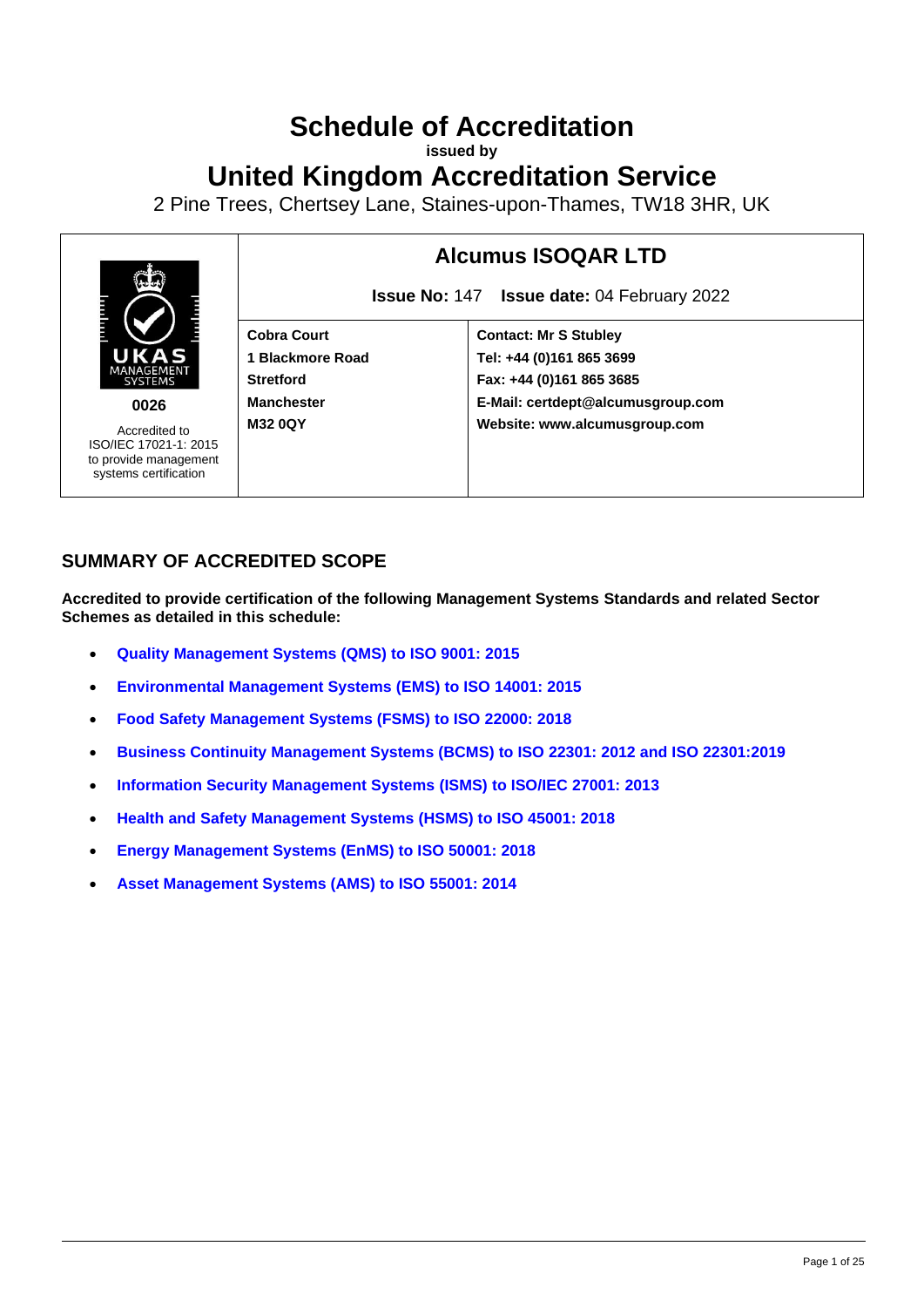

**0026**

Accredited to ISO/IEC 17021-1: 2015 to provide management systems certification

### **Schedule of Accreditation issued by United Kingdom Accreditation Service**

2 Pine Trees, Chertsey Lane, Staines -upon-Thames, TW18 3HR, UK

### **Alcumus ISOQAR LTD**

**Issue No:** 147 **Issue date:** 04 February 2022

| <b>KEY LOCATION ADDRESS</b>                                                                                                   | QMS | EMS | FSMS | <b>BCMS</b>  | <b>ISMS</b> | HSMS         | EnMS | AMS |
|-------------------------------------------------------------------------------------------------------------------------------|-----|-----|------|--------------|-------------|--------------|------|-----|
| <b>ISOQAR Limited</b><br>Cobra Court<br>1 Blackmore Road<br>Stretford<br>Manchester<br>M32 0QY<br>United Kingdom              |     | ✓   | ✓    | $\checkmark$ | ✓           | $\checkmark$ | ✓    |     |
| ISOQAR (India)<br>303, Matrix<br>Corporate Road, Prahladnagar<br>off. S. G. Highway<br>Ahmedabad- 380051<br>Gujarat<br>India. | ✓   |     |      |              |             |              |      |     |
| ISOQAR (Singapore)<br>16 Ayer Rajah Crescent<br>05-06B Tempco Technominium<br><b>Building</b><br>Singapore 139965             |     |     |      |              |             |              |      |     |
| ISOQAR (Japan)<br>3rd Floor, 1-28 Sugoro<br>Sanjo-shi<br>Nigata 955-0092<br>Japan                                             |     |     |      |              |             |              |      |     |
| ISOQAR (Poland)<br>ul. Wawozowa 11<br>02-796<br>Warszawa<br>Poland                                                            |     |     |      |              |             |              |      |     |
| <b>ISOQAR (Italy)</b><br>Via della Repubblica, 88<br>Querrata<br>51039<br>Italy                                               |     |     |      |              |             |              |      |     |
| ISOQAR (South Africa)<br>Office 94 Monument Road<br>Aston Manor 1619<br>PO Box 12327<br>Aston Manor 1630<br>South Africa      |     |     |      |              |             | ✓            |      |     |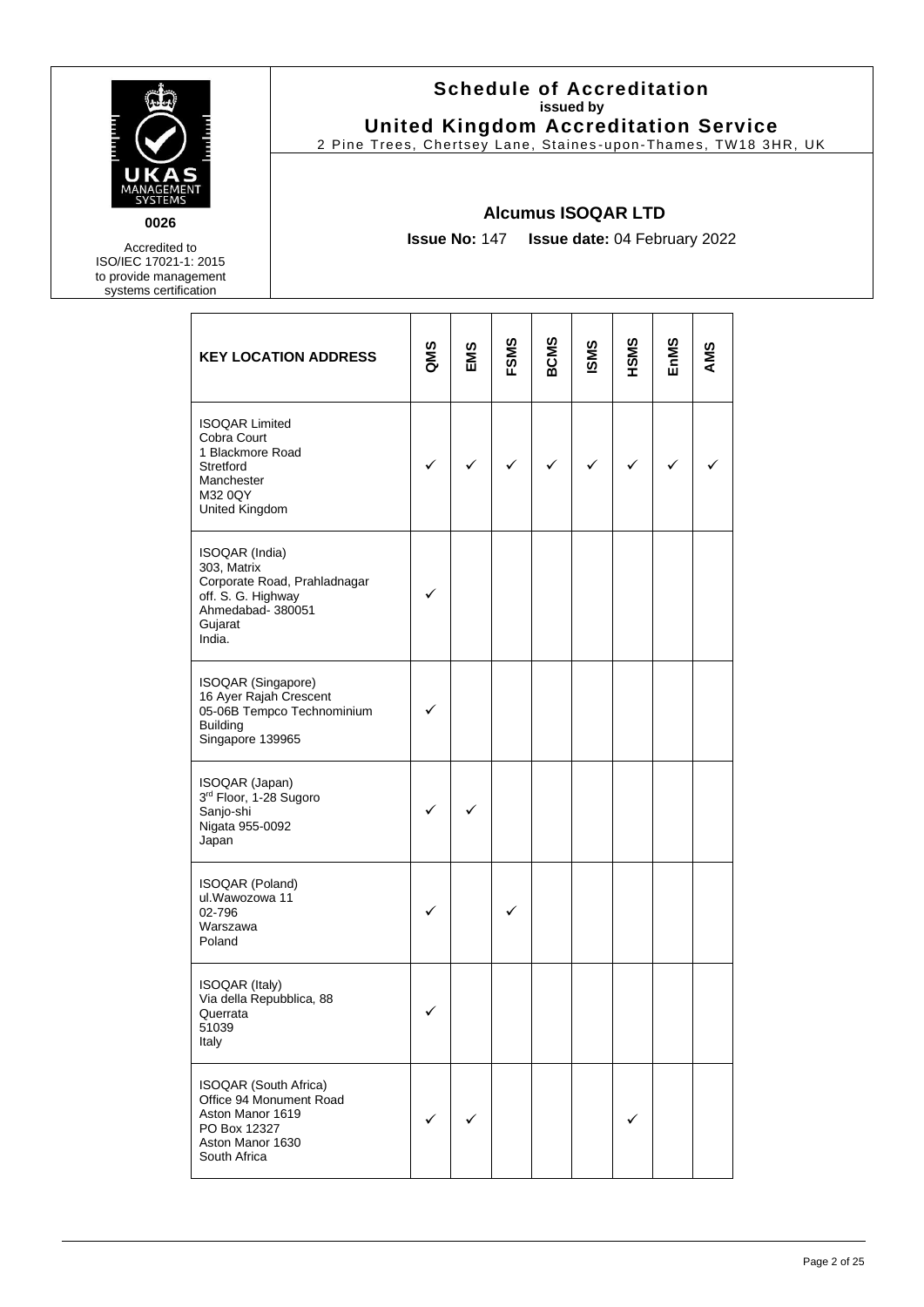

**Schedule of Accreditation issued by United Kingdom Accreditation Service**

2 Pine Trees, Chertsey Lane, Staines -upon-Thames, TW18 3HR, UK

### **Alcumus ISOQAR LTD**

**Issue No:** 147 **Issue date:** 04 February 2022

Accredited to ISO/IEC 17021-1: 2015 to provide management systems certification

| <b>KEY LOCATION ADDRESS</b>                                                                                                               | QMS | EMS | <b>FSMS</b> | <b>BCMS</b> | <b>ISMS</b> | HSMS | EnMS | AMS |
|-------------------------------------------------------------------------------------------------------------------------------------------|-----|-----|-------------|-------------|-------------|------|------|-----|
| <b>ISOQAR (Turkey)</b><br>E5 Ankara Road<br>Pendik Junction<br>Dumankaya Business Center<br>Floor: 2, No: 18 Pendik<br>Istanbul<br>Turkey |     |     |             |             |             |      |      |     |

This Certification Body has demonstrated to UKAS that it has the systems and processes in place to provide the competence and capability, including understanding of local requirements, to manage and issue accredited management systems certification in the country in which it is established and in any other country, for the standards and scopes detailed on this schedule, unless specifically detailed in the individual Management System scope table *(denoted by* \**)*.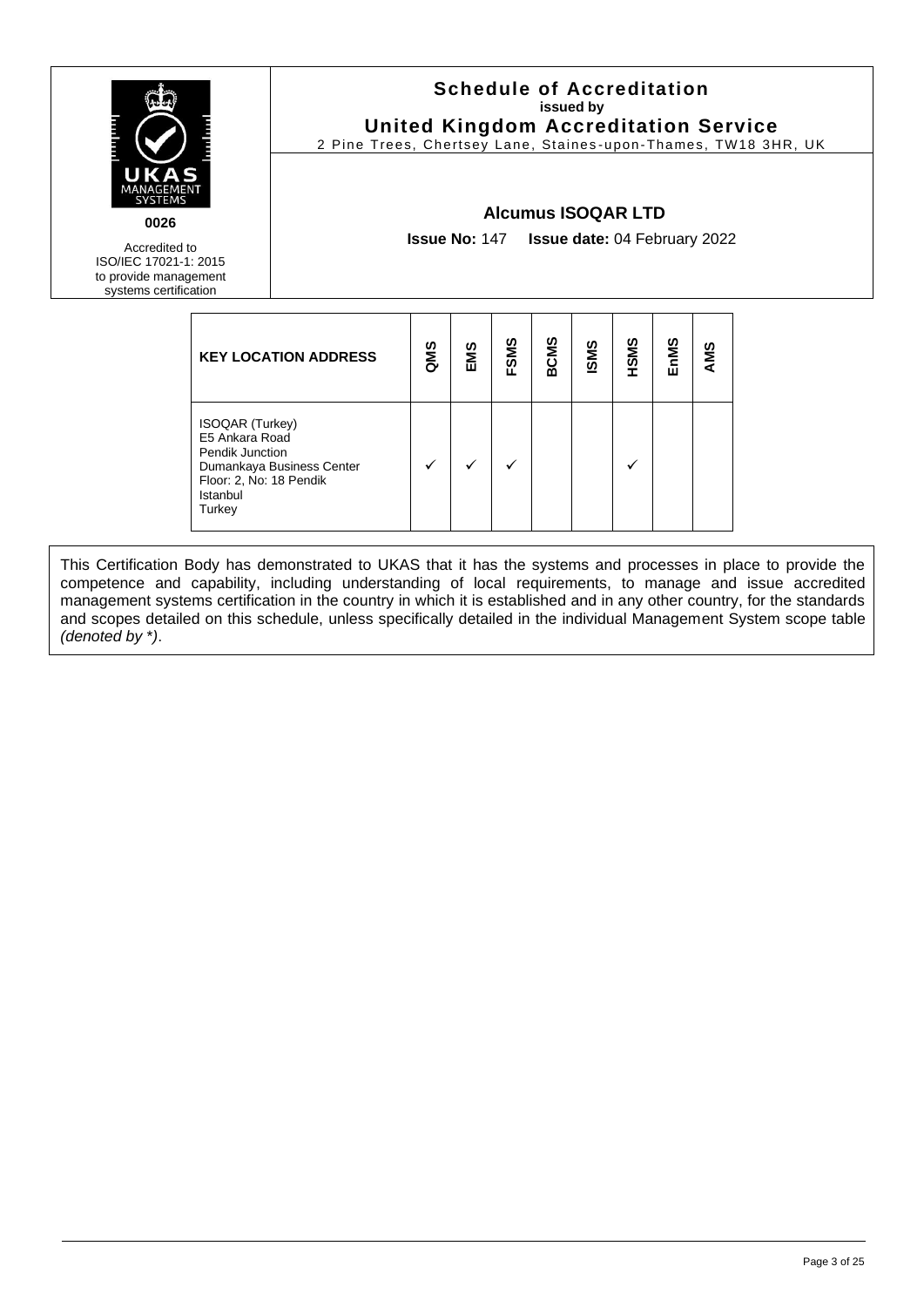

### **Schedule of Accreditation issued by United Kingdom Accreditation Service**

2 Pine Trees, Chertsey Lane, Staines -upon-Thames, TW18 3HR, UK

### **Alcumus ISOQAR LTD**

**Issue No:** 147 **Issue date:** 04 February 2022

### **QUALITY MANAGEMENT SYSTEMS In accordance with ISO/IEC 17021-1: 2015**

<span id="page-3-0"></span>

| ISO 9001: 2015 Certification                                     |                                               |                                                                                                                                           |  |  |  |
|------------------------------------------------------------------|-----------------------------------------------|-------------------------------------------------------------------------------------------------------------------------------------------|--|--|--|
| <b>Accreditation Scope Reference</b><br>(as defined in IAF ID 1) | <b>Full / Limited</b><br><b>Accreditation</b> | <b>Extent of Scope</b>                                                                                                                    |  |  |  |
| IAF 1 Agriculture, forestry and fishing                          | Limited                                       | Forestry, agriculture, nursery gardens<br>Agricultural analytical services<br>Pig breeding<br>Raising of poultry<br>Raising of swine/pigs |  |  |  |
| IAF 2 Mining and quarrying                                       | Limited                                       | Quarrying                                                                                                                                 |  |  |  |
| IAF 3 Food products, beverages and tobacco                       | Full                                          |                                                                                                                                           |  |  |  |
| IAF 4 Textiles and textile products                              | Full                                          |                                                                                                                                           |  |  |  |
| IAF 5 Leather and leather products                               | Full                                          |                                                                                                                                           |  |  |  |
| IAF 6 Wood and wood products                                     | Full                                          |                                                                                                                                           |  |  |  |
| IAF 7 Pulp, paper and paper products                             | Full                                          |                                                                                                                                           |  |  |  |
| IAF 8 Publishing companies                                       | Full                                          |                                                                                                                                           |  |  |  |
| IAF 9 Printing companies                                         | Full                                          |                                                                                                                                           |  |  |  |
| IAF 10 Manufacture of coke and refined<br>petroleum products     | Full                                          |                                                                                                                                           |  |  |  |
| IAF 12 Chemicals, chemical products and fibres                   | Full                                          |                                                                                                                                           |  |  |  |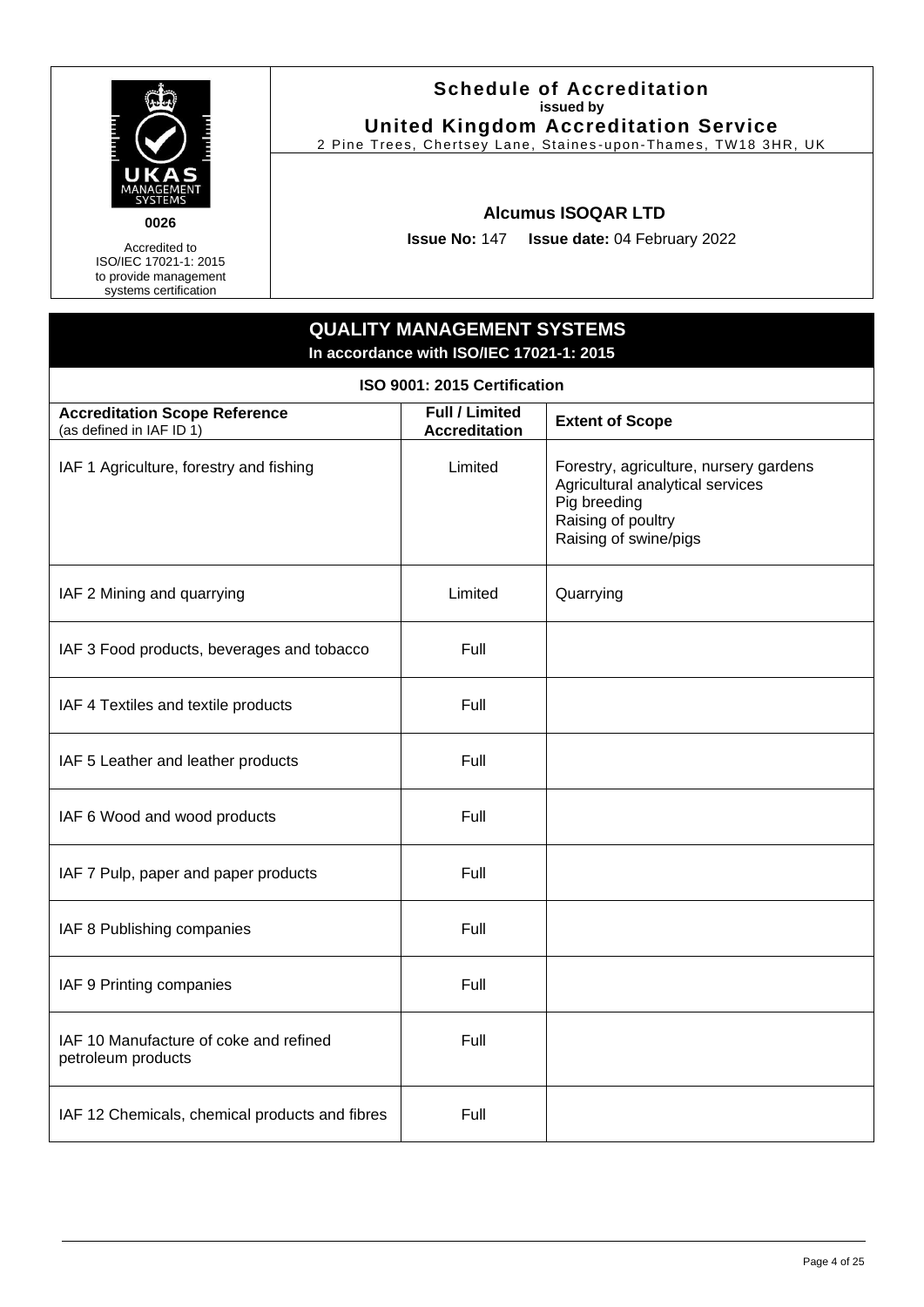

### **Schedule of Accreditation issued by United Kingdom Accreditation Service**

2 Pine Trees, Chertsey Lane, Staines -upon-Thames, TW18 3HR, UK

### **Alcumus ISOQAR LTD**

**Issue No:** 147 **Issue date:** 04 February 2022

### **QUALITY MANAGEMENT SYSTEMS In accordance with ISO/IEC 17021-1: 2015**

| ISO 9001: 2015 Certification                                     |                                               |                                                                                                |  |  |  |
|------------------------------------------------------------------|-----------------------------------------------|------------------------------------------------------------------------------------------------|--|--|--|
| <b>Accreditation Scope Reference</b><br>(as defined in IAF ID 1) | <b>Full / Limited</b><br><b>Accreditation</b> | <b>Extent of Scope</b>                                                                         |  |  |  |
| IAF 13 Pharmaceuticals                                           | Full                                          |                                                                                                |  |  |  |
| IAF 14 Rubber and plastic products                               | Full                                          |                                                                                                |  |  |  |
| IAF 15 Non-metallic mineral products                             | Full                                          |                                                                                                |  |  |  |
| IAF 16 Concrete, cement, lime, plaster etc                       | Full                                          |                                                                                                |  |  |  |
| IAF 17 Basic metals and fabricated metal<br>products             | Full                                          |                                                                                                |  |  |  |
| IAF 18 Machinery and equipment                                   | Full                                          |                                                                                                |  |  |  |
| IAF 19 Electrical and optical equipment                          | Limited                                       | Electrical and optical equipment except<br>equipment for use in hazardous<br>environments      |  |  |  |
| IAF 20 Shipbuilding                                              | Limited                                       | Shipbuilding excluding warships, drilling<br>platforms and floating docks, buoys and<br>tanks. |  |  |  |
| IAF 21 Aerospace                                                 | Full                                          |                                                                                                |  |  |  |
| IAF 22 Other transport equipment                                 | Full                                          |                                                                                                |  |  |  |
| IAF 23 Manufacturing not elsewhere classified                    | Full                                          |                                                                                                |  |  |  |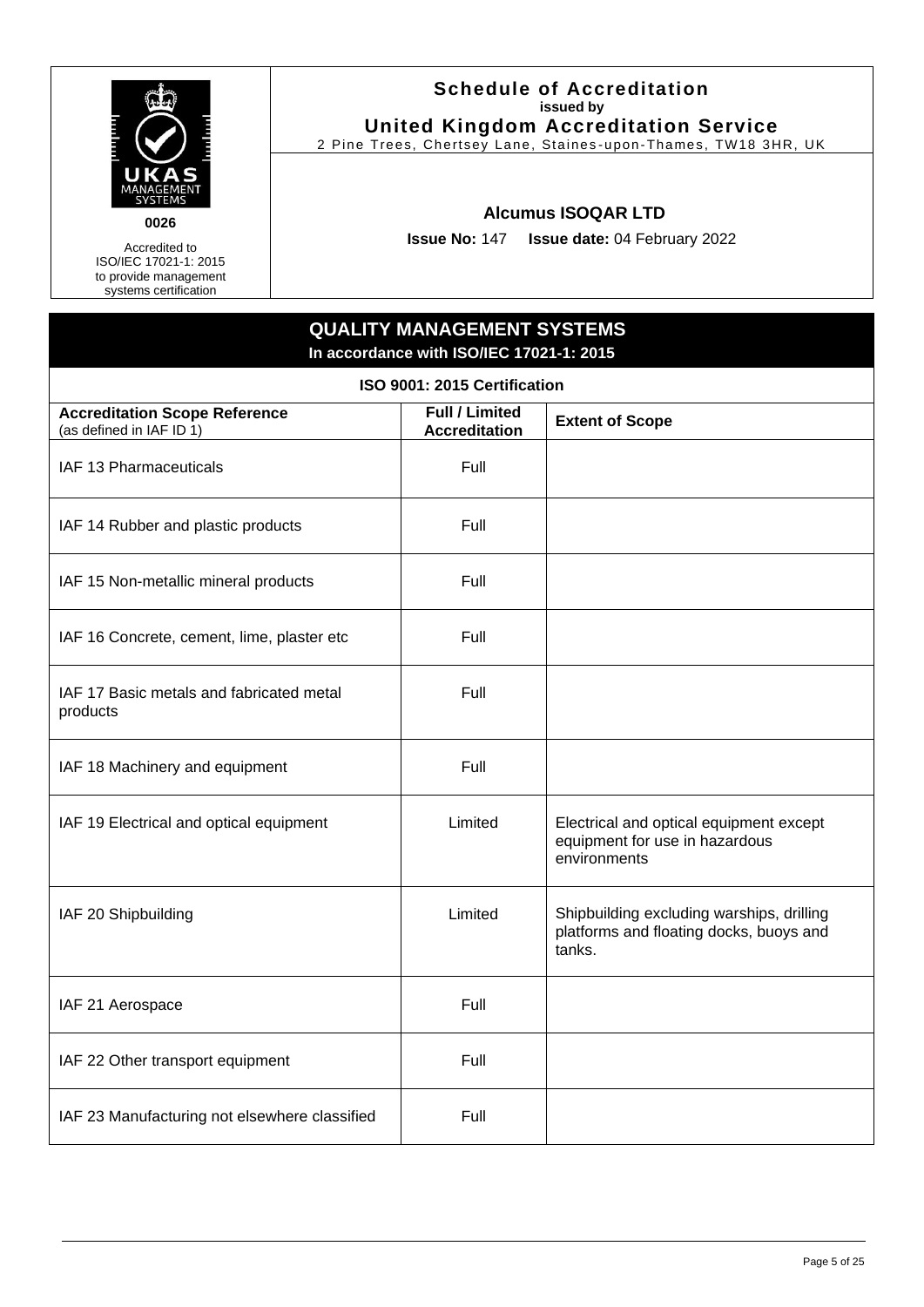

### **Schedule of Accreditation issued by United Kingdom Accreditation Service**

2 Pine Trees, Chertsey Lane, Staines -upon-Thames, TW18 3HR, UK

### **Alcumus ISOQAR LTD**

**Issue No:** 147 **Issue date:** 04 February 2022

### **QUALITY MANAGEMENT SYSTEMS In accordance with ISO/IEC 17021-1: 2015**

| ISO 9001: 2015 Certification                                                                                    |                                               |                                                                                                    |  |  |  |
|-----------------------------------------------------------------------------------------------------------------|-----------------------------------------------|----------------------------------------------------------------------------------------------------|--|--|--|
| <b>Accreditation Scope Reference</b><br>(as defined in IAF ID 1)                                                | <b>Full / Limited</b><br><b>Accreditation</b> | <b>Extent of Scope</b>                                                                             |  |  |  |
| IAF 24 Recycling                                                                                                | Full                                          |                                                                                                    |  |  |  |
| IAF 25 Electricity supply                                                                                       | Limited                                       | Electricity supply excluding Production of<br><b>Electricity from Nuclear Facilities</b>           |  |  |  |
| IAF 26 Gas supply                                                                                               | Limited                                       | Distribution of gaseous fuels through mains                                                        |  |  |  |
| IAF 28 Construction                                                                                             | Full                                          |                                                                                                    |  |  |  |
| IAF 29 Wholesale and retail trade; Repair of<br>motor vehicles, motorcycles and personal and<br>household goods | Full                                          |                                                                                                    |  |  |  |
| IAF 30 Hotels and restaurants                                                                                   | Full                                          |                                                                                                    |  |  |  |
| IAF 31 Transport, storage and communication                                                                     | Full                                          |                                                                                                    |  |  |  |
| IAF 32 Financial intermediation; real estate;<br>renting                                                        | Full                                          |                                                                                                    |  |  |  |
| IAF 33 Information technology                                                                                   | Full                                          |                                                                                                    |  |  |  |
| IAF 34 Engineering services                                                                                     | Full                                          |                                                                                                    |  |  |  |
| IAF 35 Other services                                                                                           | Full                                          | Including contract maintenance of portable<br>fire extinguishers in accordance with BAFE<br>SP 101 |  |  |  |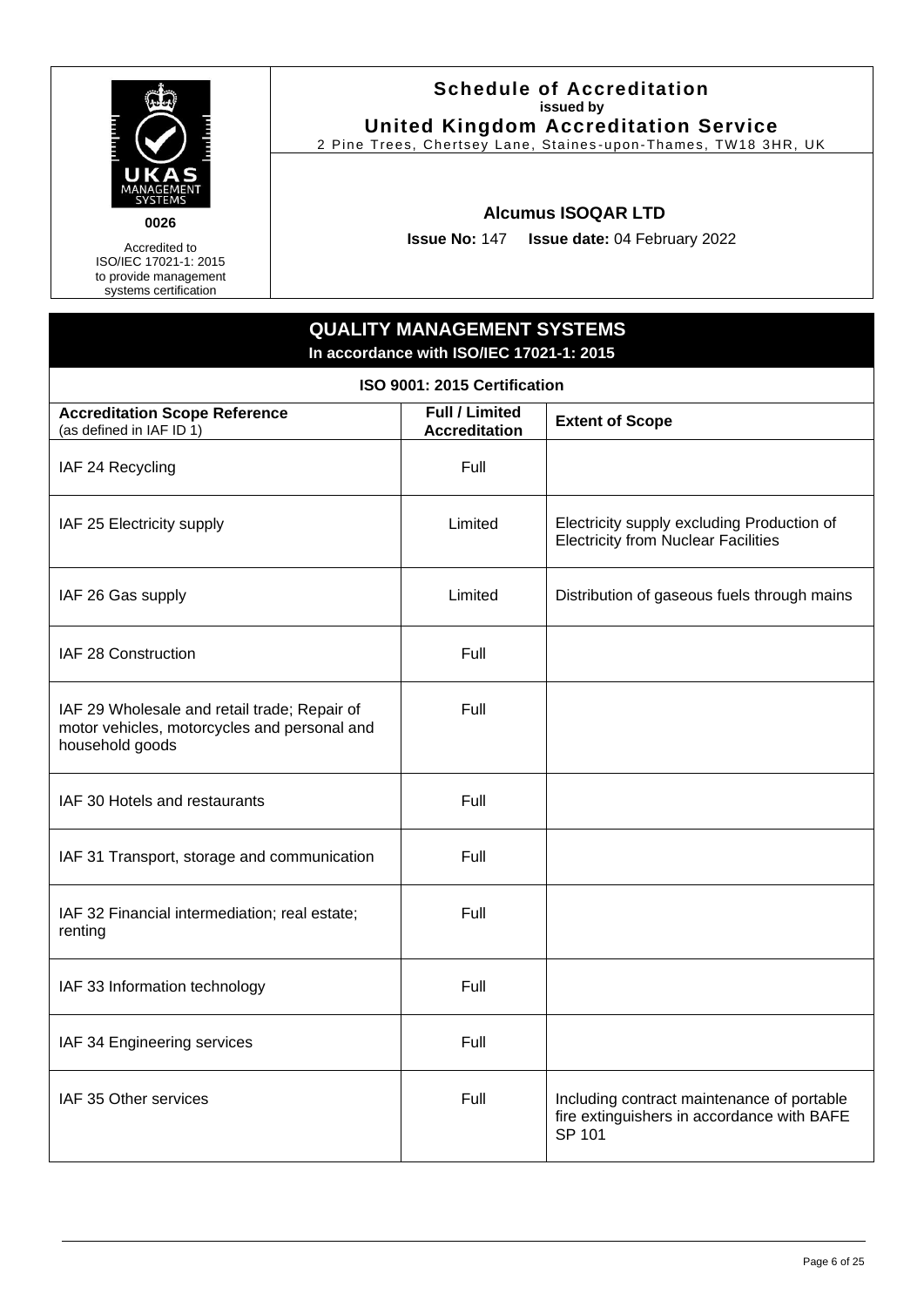

### **Schedule of Accreditation issued by United Kingdom Accreditation Service**

2 Pine Trees, Chertsey Lane, Staines -upon-Thames, TW18 3HR, UK

### **Alcumus ISOQAR LTD**

**Issue No:** 147 **Issue date:** 04 February 2022

### **QUALITY MANAGEMENT SYSTEMS In accordance with ISO/IEC 17021-1: 2015 ISO 9001: 2015 Certification Accreditation Scope Reference** (as defined in IAF ID 1) **Full / Limited Accreditation Extent of Scope** IAF 36 Public administration The Rull of Tell IAF 37 Education **Full** Full  $IAF$  38 Health and social work  $I = \begin{bmatrix} 1 & 1 \\ 1 & 1 \end{bmatrix}$  Full IAF 39 Other social services Limited Chambers of commerce Sports and recreational services Laundries and dry-cleaning Library, archives, museums and other cultural activities Travel agency, tour operator reservation service and related activities Radio broadcasting Television programming and broadcasting activities Waste collection, treatment and disposal activities; materials recovery Remediation activities and other waste management services END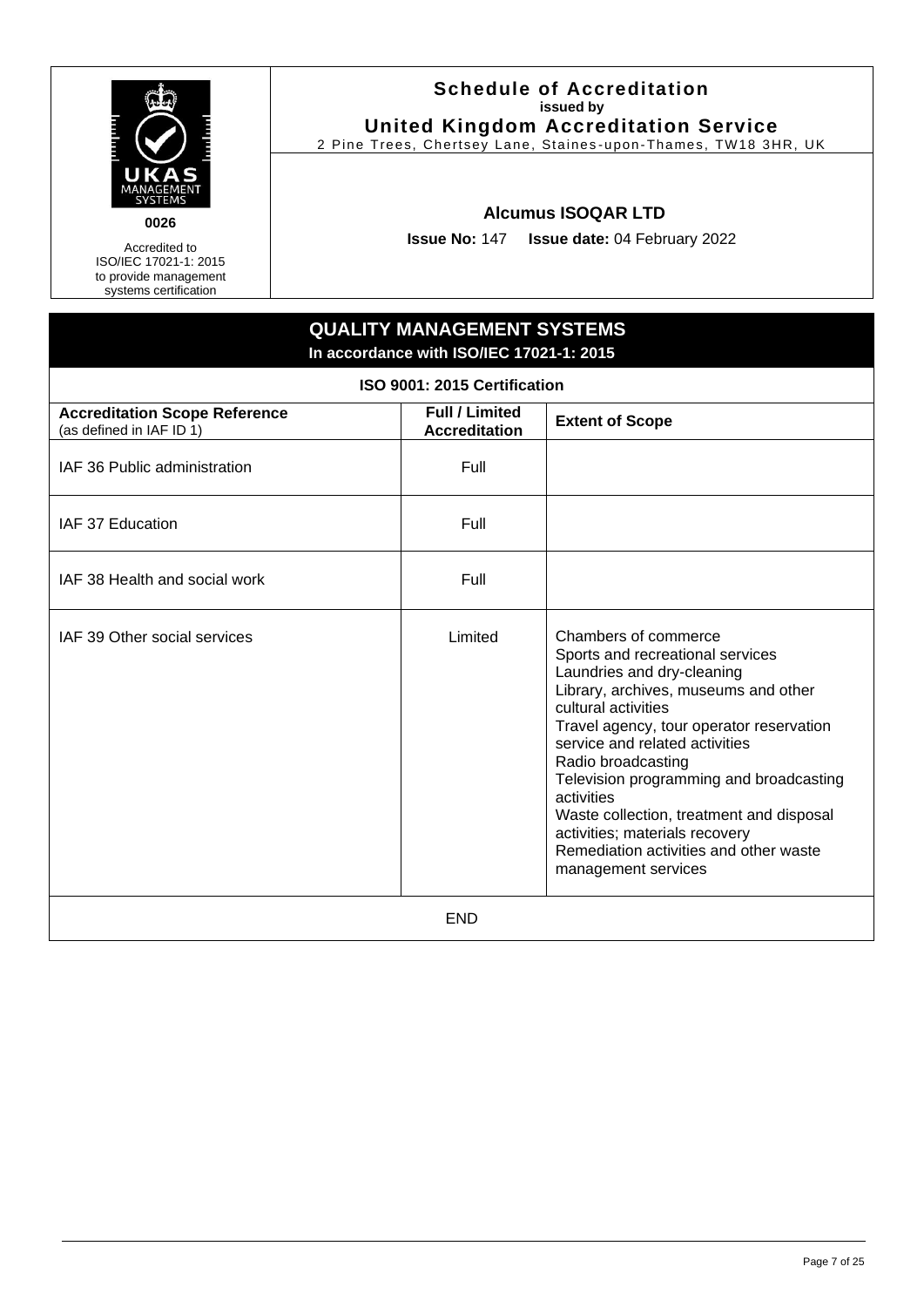| <b>Schedule of Accreditation</b><br>issued by<br><b>United Kingdom Accreditation Service</b><br>2 Pine Trees, Chertsey Lane, Staines-upon-Thames, TW18 3HR, UK<br>UKA<br>MANAGEMENT<br><b>Alcumus ISOQAR LTD</b><br>0026<br>Issue No: 147   Issue date: 04 February 2022<br>Accredited to<br>ISO/IEC 17021-1: 2015<br>to provide management<br>systems certification |                                                                               |                                                                                                  |  |
|----------------------------------------------------------------------------------------------------------------------------------------------------------------------------------------------------------------------------------------------------------------------------------------------------------------------------------------------------------------------|-------------------------------------------------------------------------------|--------------------------------------------------------------------------------------------------|--|
|                                                                                                                                                                                                                                                                                                                                                                      | <b>QUALITY MANAGEMENT SYSTEMS</b><br>In accordance with ISO/IEC 17021-1: 2015 |                                                                                                  |  |
|                                                                                                                                                                                                                                                                                                                                                                      | <b>ISO 9001 Sector Scheme Accreditation</b>                                   |                                                                                                  |  |
| <b>National Highway Sector Schemes</b>                                                                                                                                                                                                                                                                                                                               |                                                                               |                                                                                                  |  |
| <b>Accredited Family Groups (NHSS 0 Appendix 4A)</b>                                                                                                                                                                                                                                                                                                                 |                                                                               | <b>NHSS</b>                                                                                      |  |
| 2. Fencing<br>3. Electrical & Land Drilling/Tunnels                                                                                                                                                                                                                                                                                                                  |                                                                               | 2A<br>2B/5B<br>2C<br>4<br>5A<br>10B<br><b>10C</b><br>6<br>8<br><b>9A</b><br>$\overline{7}$<br>13 |  |
| 4. Surfacing & SSR                                                                                                                                                                                                                                                                                                                                                   |                                                                               | 16<br>23<br>30<br>3                                                                              |  |
| 5. Fasteners & Structural steel and coatings                                                                                                                                                                                                                                                                                                                         |                                                                               | 19A<br>20                                                                                        |  |
| 6. Temporary Traffic Management                                                                                                                                                                                                                                                                                                                                      |                                                                               |                                                                                                  |  |
|                                                                                                                                                                                                                                                                                                                                                                      | 7. Landscaping and Natural Environment (Including Ecology)                    | 18                                                                                               |  |
|                                                                                                                                                                                                                                                                                                                                                                      | <b>END</b>                                                                    |                                                                                                  |  |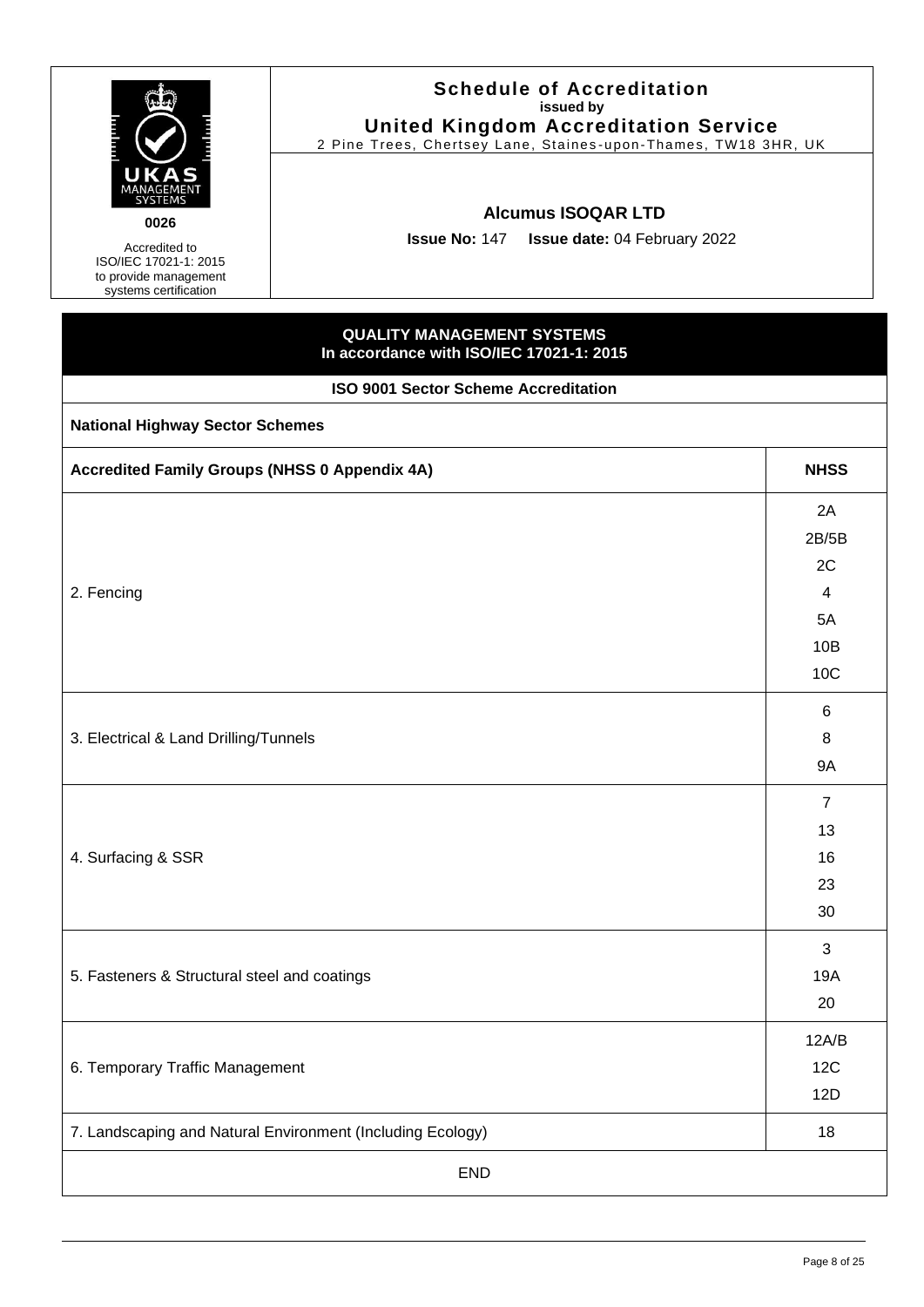

### **Schedule of Accreditation issued by United Kingdom Accreditation Service**

2 Pine Trees, Chertsey Lane, Staines -upon-Thames, TW18 3HR, UK

### **Alcumus ISOQAR LTD**

**Issue No:** 147 **Issue date:** 04 February 2022

| Accreditation for the purpose of UK Approved Body Activity in accordance with UKCA Requirements and<br><b>UKAS Publication GEN 5</b>                                                                                                                                                |                                                                          |                                                                    |                                                                                                   |  |  |
|-------------------------------------------------------------------------------------------------------------------------------------------------------------------------------------------------------------------------------------------------------------------------------------|--------------------------------------------------------------------------|--------------------------------------------------------------------|---------------------------------------------------------------------------------------------------|--|--|
| <b>Directive Regulation</b>                                                                                                                                                                                                                                                         | <b>Conformity Assessment /</b><br>Procedure / Module /<br><b>Article</b> | <b>Category of Products or</b><br><b>Individual Products</b>       | <b>Essential Requirements:</b><br><b>Product Specification /</b><br><b>Properties / Standards</b> |  |  |
| <b>Construction Products</b><br><b>Regulation 2011</b> (retained<br>EU law EUR 305/2011) as<br>amended by the<br><b>Construction Products</b><br>(Amendment etc.) (EU<br>Exit) Regulations 2019 and<br>the Construction Products<br>(Amendment etc.) (EU<br>Exit) Regulations 2020. | Annex V<br><b>FPC Certification Body</b><br>(AVCP) System 2+             | 98/214/EC<br>Structural metallic products<br>and ancillaries (2/4) | EN 1090-1:2009<br>EN 1090-1:2009/AC:2010<br>EN 1090-1:2009+A1:2011                                |  |  |

| Accreditation for the purpose of Notified Body Activity relating to the Northern Ireland market (CE + UKNI)<br>taking into account EA-2/17                                                                                                                                         |                                                                          |                                                                    |                                                                                                   |  |  |
|------------------------------------------------------------------------------------------------------------------------------------------------------------------------------------------------------------------------------------------------------------------------------------|--------------------------------------------------------------------------|--------------------------------------------------------------------|---------------------------------------------------------------------------------------------------|--|--|
| <b>Directive Regulation</b>                                                                                                                                                                                                                                                        | <b>Conformity Assessment /</b><br>Procedure / Module /<br><b>Article</b> | <b>Category of Products or</b><br><b>Individual Products</b>       | <b>Essential Requirements:</b><br><b>Product Specification /</b><br><b>Properties / Standards</b> |  |  |
| <b>Construction Products</b><br><b>Regulation 2011 (retained</b><br>EU law EUR 305/2011) as<br>amended by the<br><b>Construction Products</b><br>(Amendment etc.) (EU<br>Exit) Regulations 2019 and<br>the Construction Products<br>(Amendment etc.) (EU<br>Exit) Regulations 2020 | Annex V<br><b>FPC Certification Body</b><br>(AVCP) System 2+             | 98/214/EC<br>Structural metallic products<br>and ancillaries (2/4) | EN 1090-1:2009<br>EN 1090-1:2009/AC:2010<br>EN 1090-1:2009+A1:2011                                |  |  |
| END                                                                                                                                                                                                                                                                                |                                                                          |                                                                    |                                                                                                   |  |  |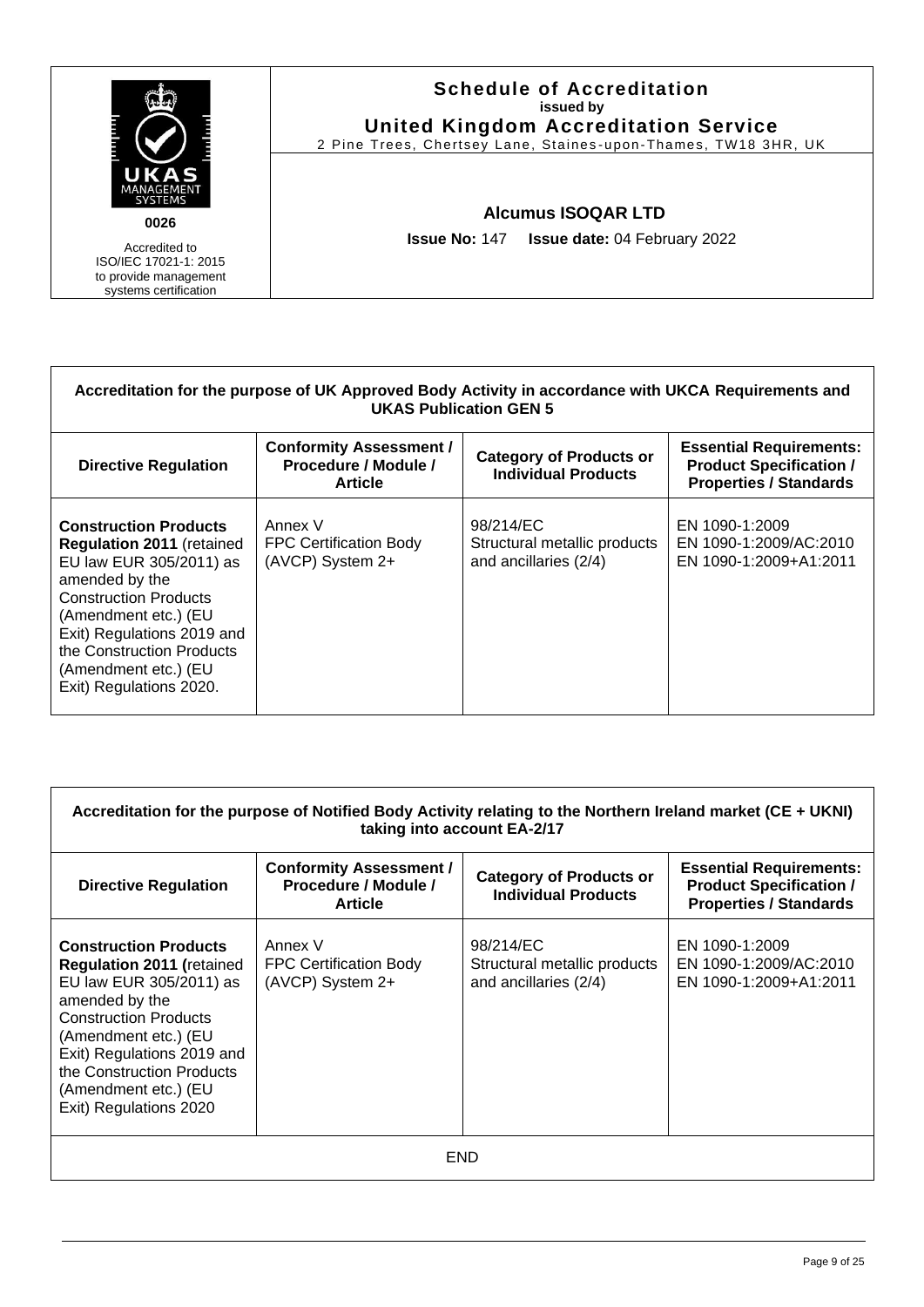

### **Schedule of Accreditation issued by United Kingdom Accreditation Service**

2 Pine Trees, Chertsey Lane, Staines -upon-Thames, TW18 3HR, UK

### **Alcumus ISOQAR LTD**

**Issue No:** 147 **Issue date:** 04 February 2022

# <span id="page-9-0"></span>**ENVIRONMENTAL MANAGEMENT SYSTEMS In accordance with ISO/IEC 17021-1: 2015 ISO 14001: 2015 Certification Accreditation Scope Reference** (as defined in IAF ID 1) **Full / Limited Accreditation Extent of Scope** IAF 1 Agriculture, forestry and fishing  $\vert$  Limited Nursery gardens, propagation of trees and shrubs, grounds maintenance and associated horticultural services IAF 2 Mining and quarrying  $\parallel$  Limited Excluding mining and quarrying of uranium and thorium ores IAF 3 Food products, beverages and tobacco | Limited | Food products  $IAF 4$  Textiles and textile products  $I = \begin{bmatrix} 1 & 1 \\ 1 & 1 \end{bmatrix}$  Full IAF 5 Leather and leather products **Full** Full IAF 6 Wood and wood products **Full** Full IAF 7 Pulp, paper and paper products Full IAF 8 Publishing companies Full IAF 9 Printing companies Full IAF 10 Manufacture of coke and refined petroleum products Limited | Manufacture of Refined Petroleum Products IAF 12 Chemicals, chemical products and fibres  $\vert$  Full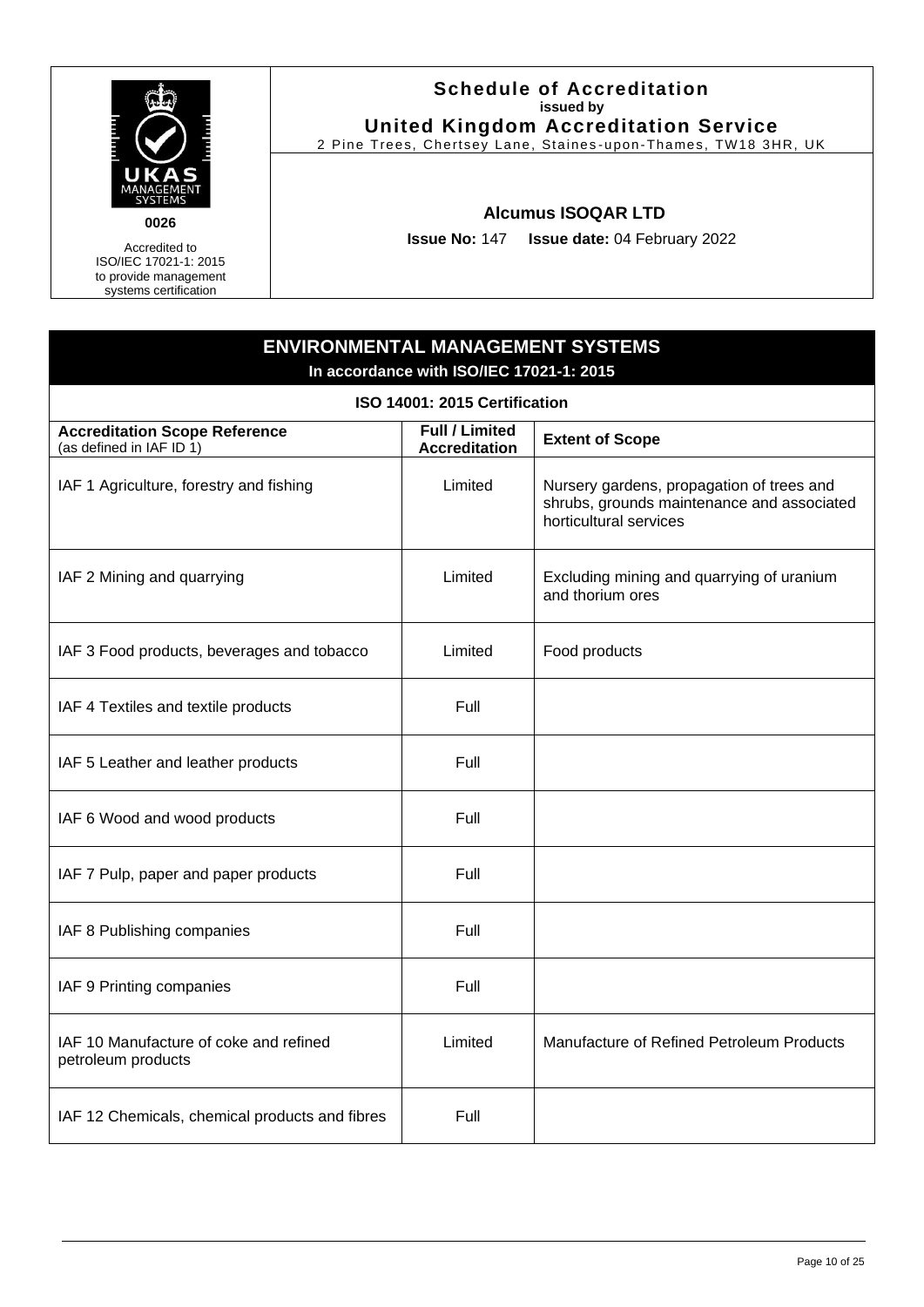

Accredited to ISO/IEC 17021-1: 2015 to provide management

systems certification

### **Schedule of Accreditation issued by United Kingdom Accreditation Service**

2 Pine Trees, Chertsey Lane, Staines -upon-Thames, TW18 3HR, UK

### **Alcumus ISOQAR LTD**

**Issue No:** 147 **Issue date:** 04 February 2022

# **ENVIRONMENTAL MANAGEMENT SYSTEMS In accordance with ISO/IEC 17021-1: 2015 ISO 14001: 2015 Certification Accreditation Scope Reference** (as defined in IAF ID 1) **Full / Limited Accreditation Extent of Scope**  $IAF$  13 Pharmaceuticals  $I = \begin{bmatrix} 1 & 1 \\ 1 & 1 \end{bmatrix}$  Full IAF 14 Rubber and plastic products **Limited** Rubber and Plastic Processing IAF 15 Non-metallic mineral products Full IAF 16 Concrete, cement, lime, plaster etc Full IAF 17 Basic metals and fabricated metal products Full IAF 18 Machinery and equipment Full IAF 19 Electrical and optical equipment Full IAF 20 Shipbuilding **Limited** Excluding warships, drilling platforms and floating docks, buoys and tanks IAF 22 Other transport equipment Full IAF 23 Manufacturing not elsewhere classified  $\vert$  Full IAF 24 Recycling Full IAF 25 Electricity Supply Limited Excluding Production of Electricity from Nuclear Facilities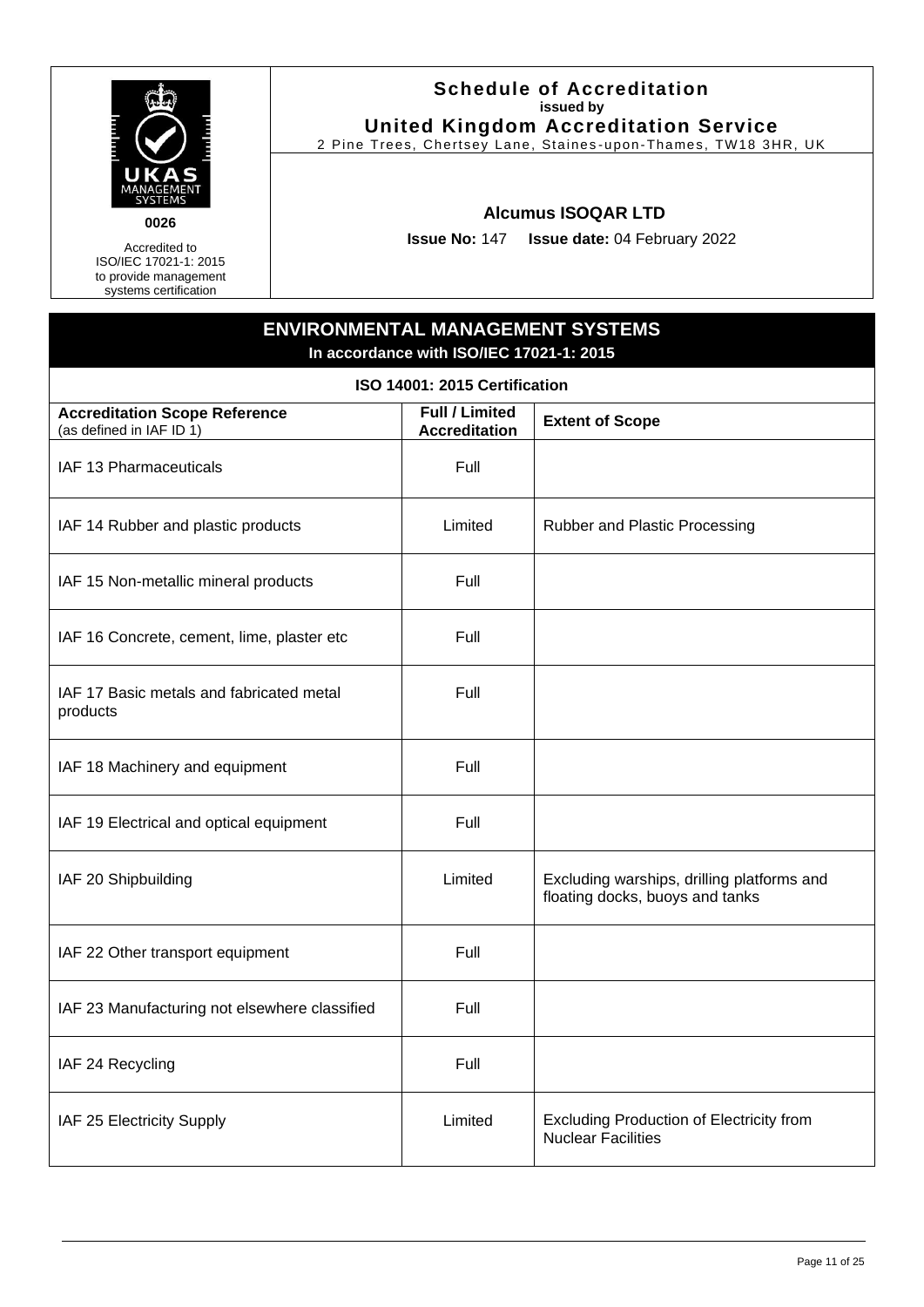

### **Schedule of Accreditation issued by United Kingdom Accreditation Service**

2 Pine Trees, Chertsey Lane, Staines -upon-Thames, TW18 3HR, UK

### **Alcumus ISOQAR LTD**

**Issue No:** 147 **Issue date:** 04 February 2022

# **ENVIRONMENTAL MANAGEMENT SYSTEMS In accordance with ISO/IEC 17021-1: 2015 ISO 14001: 2015 Certification Accreditation Scope Reference** (as defined in IAF ID 1) **Full / Limited Accreditation Extent of Scope** IAF 28 Construction **Full** Full IAF 29 Wholesale and retail trade; Repair of motor vehicles, motorcycles and personal and household goods Full IAF 30 Hotels and restaurants Theory Contains Full IAF 31 Transport, storage and communication  $\vert$  Full IAF 32 Financial intermediation; real estate; renting Full IAF 33 Information technology Full IAF 34 Engineering services Full IAF 35 Other services **Full** Full IAF 36 Public administration Full Full IAF 37 Education **Full** Full IAF 38 Health and social work Full Full IAF 39 Other social services Full Full END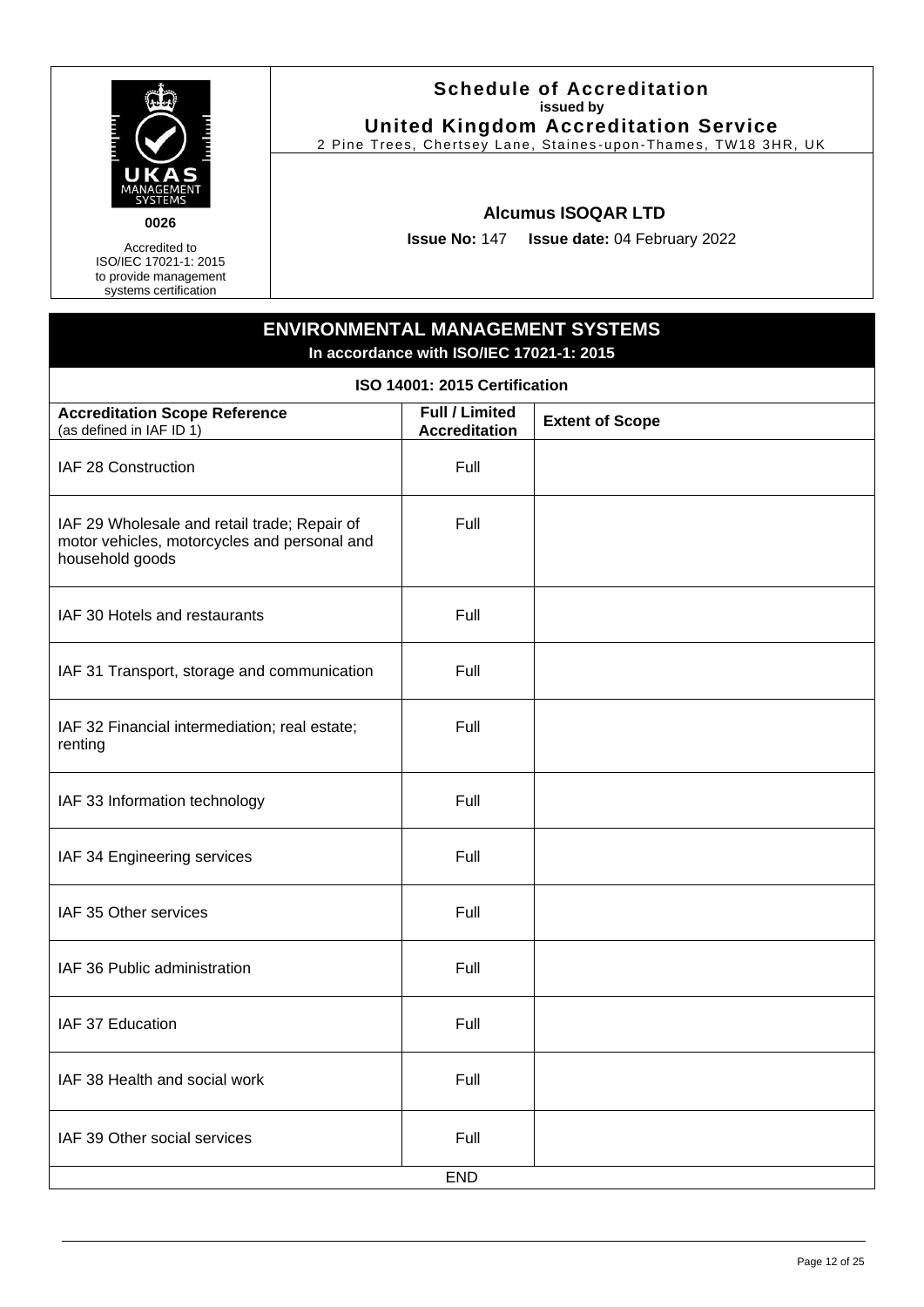

Accredited to ISO/IEC 17021-1: 2015 to provide management

systems certification

### **Schedule of Accreditation issued by United Kingdom Accreditation Service**

2 Pine Trees, Chertsey Lane, Staines -upon-Thames, TW18 3HR, UK

### **Alcumus ISOQAR LTD**

**Issue No:** 147 **Issue date:** 04 February 2022

### <span id="page-12-0"></span>**FOOD SAFETY MANAGEMENT SYSTEMS In accordance with ISO/IEC 17021-1: 2015 and ISO/TS 22003:2015 ISO 22000: 2018 Certification Accreditation Scope Reference** (as defined in ISO/TS 22003) **Full / Limited Accreditation Extent of Scope** FOOD and FEED PROCESSING Category C - Food Manufacturing ISO/TS 22003:2013 CI Processing of perishable animal products Full Production of animal products including fish, seafood, meat, eggs, dairy and fish products CII Processing of perishable plant products  $\begin{vmatrix} \cdot & \cdot & \cdot \\ \cdot & \cdot & \cdot \\ \cdot & \cdot & \cdot \end{vmatrix}$  Production of plant products including fruits and fresh juices, vegetables, grains, nuts and pulses CIII Processing of perishable animal and plant products (mixed products) Full Production of mixed animal and plant products including pizza, lasagne, sandwich, dumpling, ready-to-eat-meals CIV Processing of ambient stable products Full Full Production of food products from any source that are stored & sold at ambient temperature including canned foods, biscuits, snacks, oils, drinking water, beverages, pasta, flour, sugar, food-grade salt FOOD and FEED PROCESSING Category D - Animal Feed Production ISO/TS 22003:2013 DI Production of feed Full Production of feed Full Production of feed from a single or mixed food source, intended for food producing animals DII Production of pet food Full Full Production of feed from a single or mixed food source, intended for non-food producing animals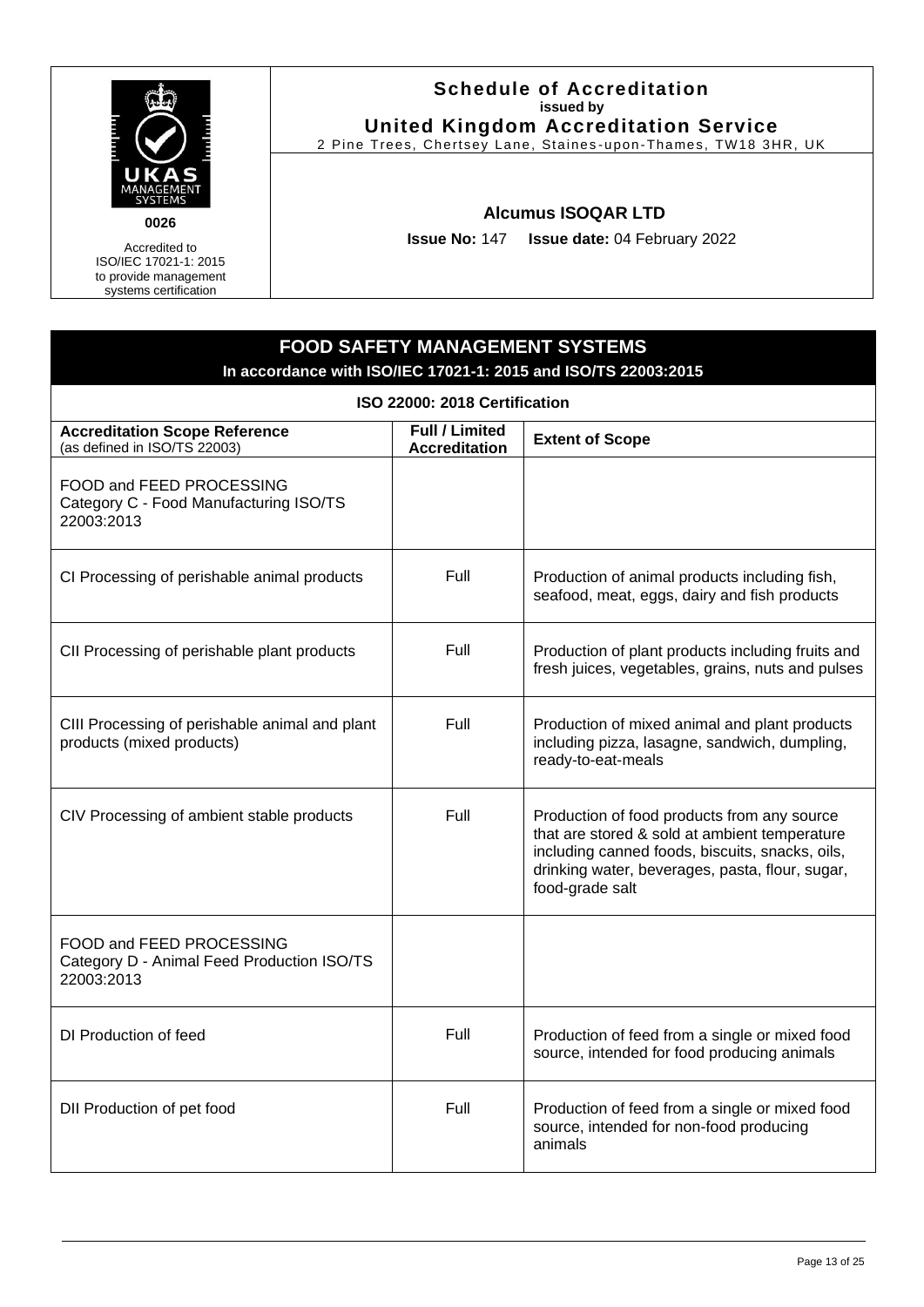

**0026**

Accredited to ISO/IEC 17021-1: 2015 to provide management systems certification

### **Schedule of Accreditation issued by United Kingdom Accreditation Service**

2 Pine Trees, Chertsey Lane, Staines -upon-Thames, TW18 3HR, UK

### **Alcumus ISOQAR LTD**

**Issue No:** 147 **Issue date:** 04 February 2022

#### **FOOD SAFETY MANAGEMENT SYSTEMS In accordance with ISO/IEC 17021-1: 2015 and ISO/TS 22003:2015 ISO 22000: 2018 Certification Accreditation Scope Reference** (as defined in ISO/TS 22003) **Full / Limited Accreditation Extent of Scope** CATERING Category E - Catering ISO/TS 22003:2013 Full Preparation, storage and where appropriate, delivery of food for consumption, at the place of preparation or at a satellite unit retail, transport and storage AUXILLARY SERVICES Category I - Production of Food Packaging and Packaging Material ISO/TS 22003:2013 Limited | Paper and Pulp Rubber and plastic Wood and wood products BIOCHEMICAL Category K - Production of (Bio) Chemicals ISO/TS 22003:2013 Limited | Production of food and feed additives, vitamins, minerals, bio-cultures, flavourings, enzymes and processing aids **FND**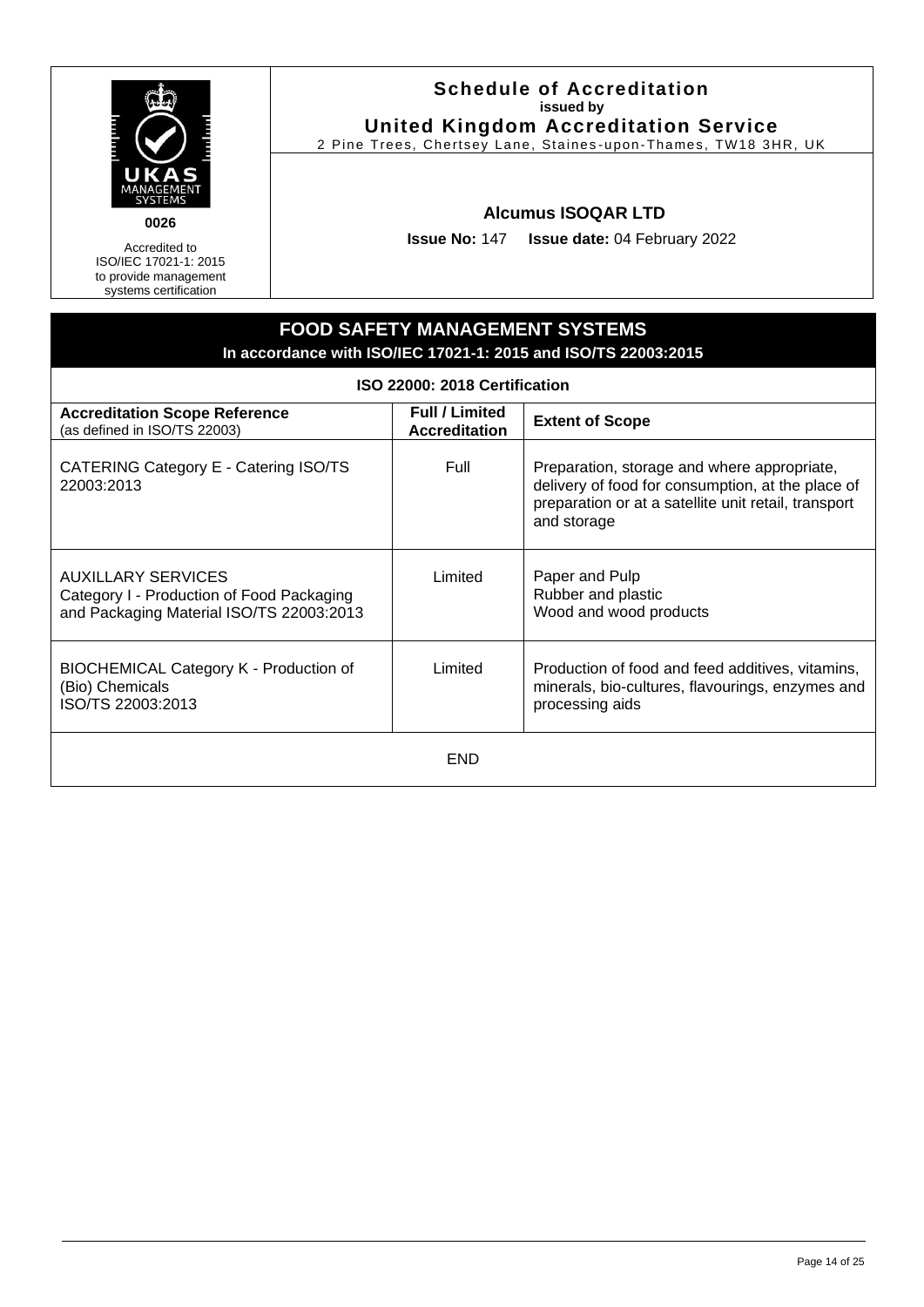

**0026**

Accredited to ISO/IEC 17021-1: 2015 to provide management systems certification

### **Schedule of Accreditation issued by United Kingdom Accreditation Service**

2 Pine Trees, Chertsey Lane, Staines -upon-Thames, TW18 3HR, UK

### **Alcumus ISOQAR LTD**

**Issue No:** 147 **Issue date:** 04 February 2022

### **FOOD SAFETY MANAGEMENT SYSTEMS In accordance with ISO/IEC 17021-1: 2015 and ISO/TS 22003:2015 ISO 22000: 2018 - FSSC22000 Certification Accreditation Scope Reference** (as defined in ISO/TS 22003) **Full / Limited Accreditation Extent of Scope** FOOD and FEED PROCESSING Food Safety System Certification 22000 (FSSC22000), Version 5 Category C - Food Manufacturing CI Processing of perishable animal products Full Production of animal products including fish, seafood, meat, eggs, dairy and fish products CII Processing of perishable plant products Full Full Production of plant products including fruits and fresh juices, vegetables, grains, nuts and pulses CIII Processing of perishable animal and plant products (mixed products) Full Production of mixed animal and plant products including pizza, lasagne, sandwich, dumpling, ready-to-eat-meals CIV Processing of ambient stable products Full Full Production of food products from any source that are stored & sold at ambient temperature including canned foods, biscuits, snacks, oils, drinking water, beverages, pasta, flour, sugar, food-grade salt **BIOCHEMICAL** Food Safety System Certification 22000 (FSSC22000), Version 5 Category K - Production of (Bio) Chemicals | Limited | Production of food and feed additives, vitamins, minerals, bio-cultures, flavourings, enzymes and processing aids END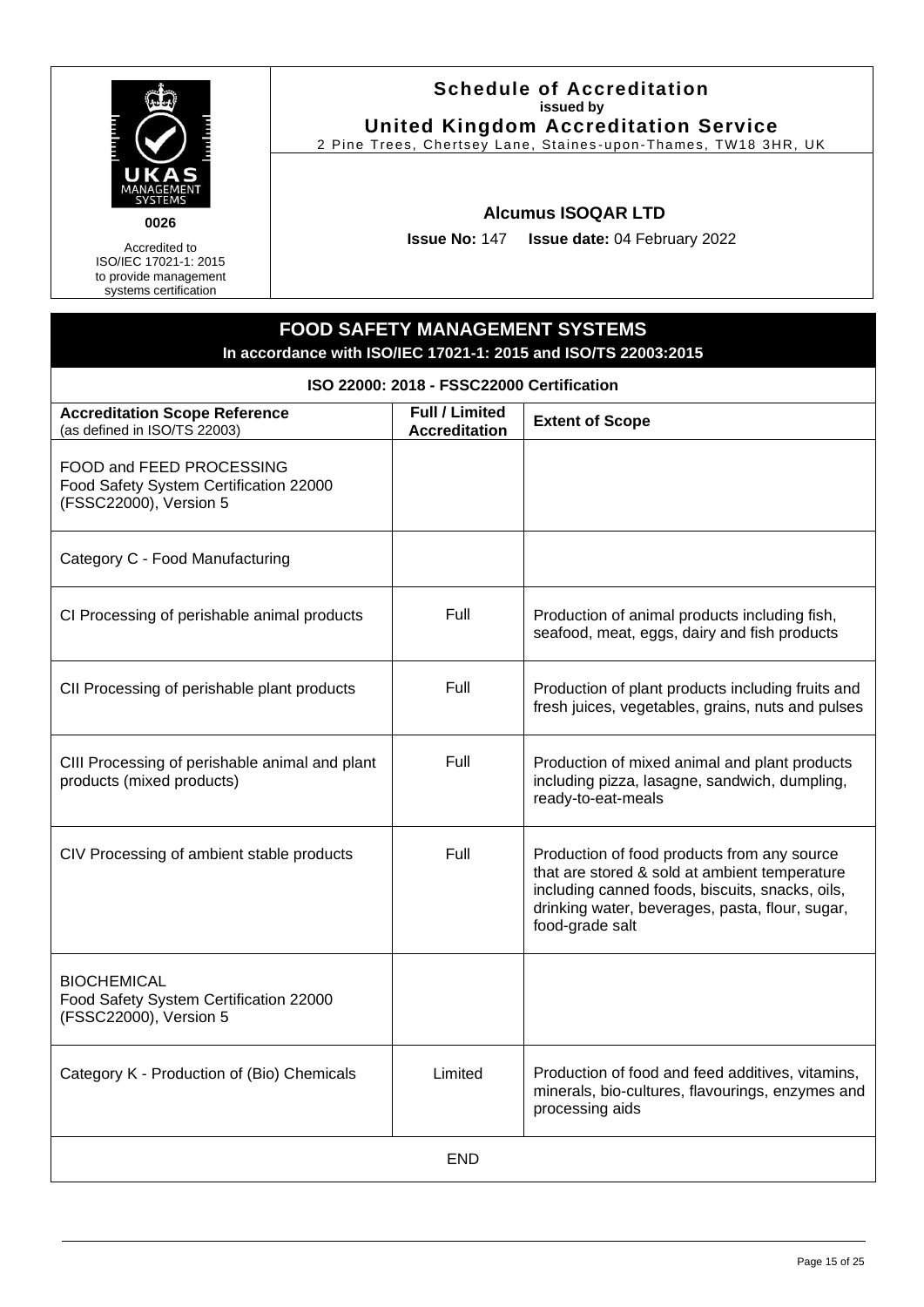

### **Schedule of Accreditation issued by United Kingdom Accreditation Service**

2 Pine Trees, Chertsey Lane, Staines -upon-Thames, TW18 3HR, UK

### **Alcumus ISOQAR LTD**

**Issue No:** 147 **Issue date:** 04 February 2022

<span id="page-15-0"></span>

| <b>BUSINESS CONTINUITY MANAGEMENT SYSTEMS</b><br>In accordance with ISO/IEC 17021-1: 2015 |                                               |                        |  |  |
|-------------------------------------------------------------------------------------------|-----------------------------------------------|------------------------|--|--|
| ISO 22301: 2012 and ISO 22301:2019 Certification                                          |                                               |                        |  |  |
| <b>Accreditation Scope Reference</b><br>(as defined in IAF ID 1)                          | <b>Full / Limited</b><br><b>Accreditation</b> | <b>Extent of Scope</b> |  |  |
| IAF 1 Agriculture, forestry and fishing                                                   | Full                                          |                        |  |  |
| IAF 2 Mining and quarrying                                                                | Full                                          |                        |  |  |
| IAF 3 Food products, beverages and tobacco                                                | Full                                          |                        |  |  |
| IAF 4 Textiles and textile products                                                       | Full                                          |                        |  |  |
| IAF 5 Leather and leather products                                                        | Full                                          |                        |  |  |
| IAF 6 Wood and wood products                                                              | Full                                          |                        |  |  |
| IAF 7 Pulp, paper and paper products                                                      | Full                                          |                        |  |  |
| IAF 8 Publishing companies                                                                | Full                                          |                        |  |  |
| IAF 9 Printing companies                                                                  | Full                                          |                        |  |  |
| IAF 10 Manufacture of coke and refined<br>petroleum products                              | Full                                          |                        |  |  |
| IAF 12 Chemicals, chemical products and fibres                                            | Full                                          |                        |  |  |
| IAF 13 Pharmaceuticals                                                                    | Full                                          |                        |  |  |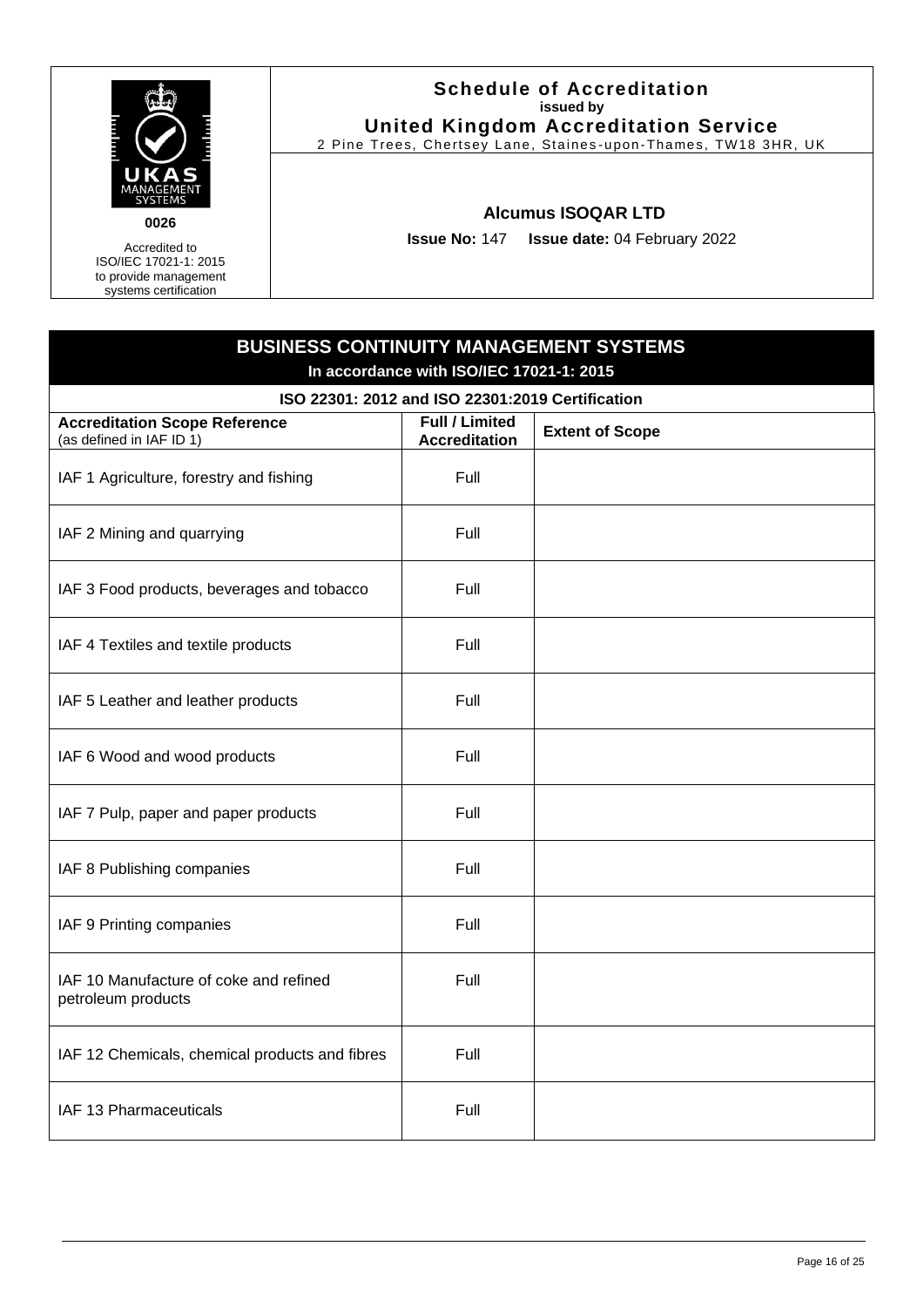

Accredited to ISO/IEC 17021-1: 2015 to provide management

systems certification

### **Schedule of Accreditation issued by United Kingdom Accreditation Service**

2 Pine Trees, Chertsey Lane, Staines -upon-Thames, TW18 3HR, UK

### **Alcumus ISOQAR LTD**

**Issue No:** 147 **Issue date:** 04 February 2022

# **BUSINESS CONTINUITY MANAGEMENT SYSTEMS In accordance with ISO/IEC 17021-1: 2015 ISO 22301: 2012 and ISO 22301:2019 Certification Accreditation Scope Reference** (as defined in IAF ID 1) **Full / Limited Accreditation Extent of Scope** IAF 14 Rubber and plastic products Full IAF 15 Non-metallic mineral products Full IAF 16 Concrete, cement, lime, plaster etc Full IAF 17 Basic metals and fabricated metal products Full IAF 18 Machinery and equipment Full IAF 19 Electrical and optical equipment Full IAF 20 Shipbuilding Full and Full and Full and Full and Full and Full and Full and Full and Full and Full and Full and Full and Full and Full and Full and Full and Full and Full and Full and Full and Full and Full and Full IAF 22 Other transport equipment Full IAF 23 Manufacturing not elsewhere classified  $\vert$  Full IAF 24 Recycling Full IAF 25 Electricity Supply Limited Excluding Production of Electricity from Nuclear Facilities IAF 26 Gas supply Full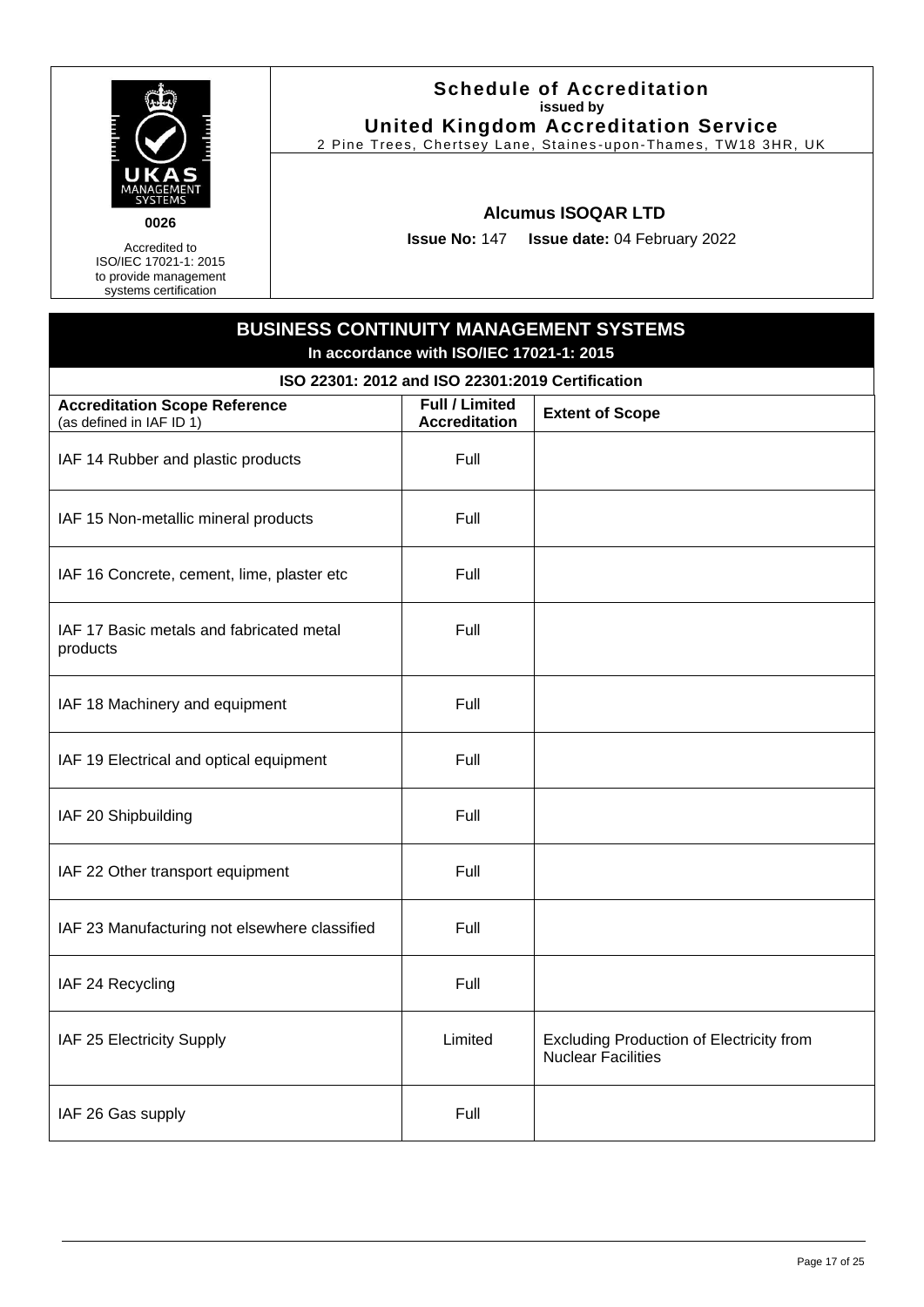

Accredited to ISO/IEC 17021-1: 2015

to provide management systems certification

### **Schedule of Accreditation issued by United Kingdom Accreditation Service**

2 Pine Trees, Chertsey Lane, Staines -upon-Thames, TW18 3HR, UK

### **Alcumus ISOQAR LTD**

**Issue No:** 147 **Issue date:** 04 February 2022

# **BUSINESS CONTINUITY MANAGEMENT SYSTEMS In accordance with ISO/IEC 17021-1: 2015 ISO 22301: 2012 and ISO 22301:2019 Certification Accreditation Scope Reference** (as defined in IAF ID 1) **Full / Limited Accreditation Extent of Scope** IAF 28 Construction **Full** Full IAF 29 Wholesale and retail trade; Repair of motor vehicles, motorcycles and personal and household goods Full  $IAF$  30 Hotels and restaurants  $I = \begin{bmatrix} 1 & 1 \\ 1 & 1 \end{bmatrix}$ IAF 31 Transport, storage and communication  $\vert$  Full IAF 32 Financial intermediation; real estate; renting Full  $IAF$  33 Information technology  $I = \begin{bmatrix} \text{Full} \\ \text{Full} \end{bmatrix}$ IAF 34 Engineering services Full Full IAF 35 Other services Full Research Control of the Full Research Full Full IAF 36 Public administration The Rull of Tell IAF 37 Education **Full** Full IAF 38 Health and social work **Limited** Excluding medical devices IAF 39 Other social services **Full** Full END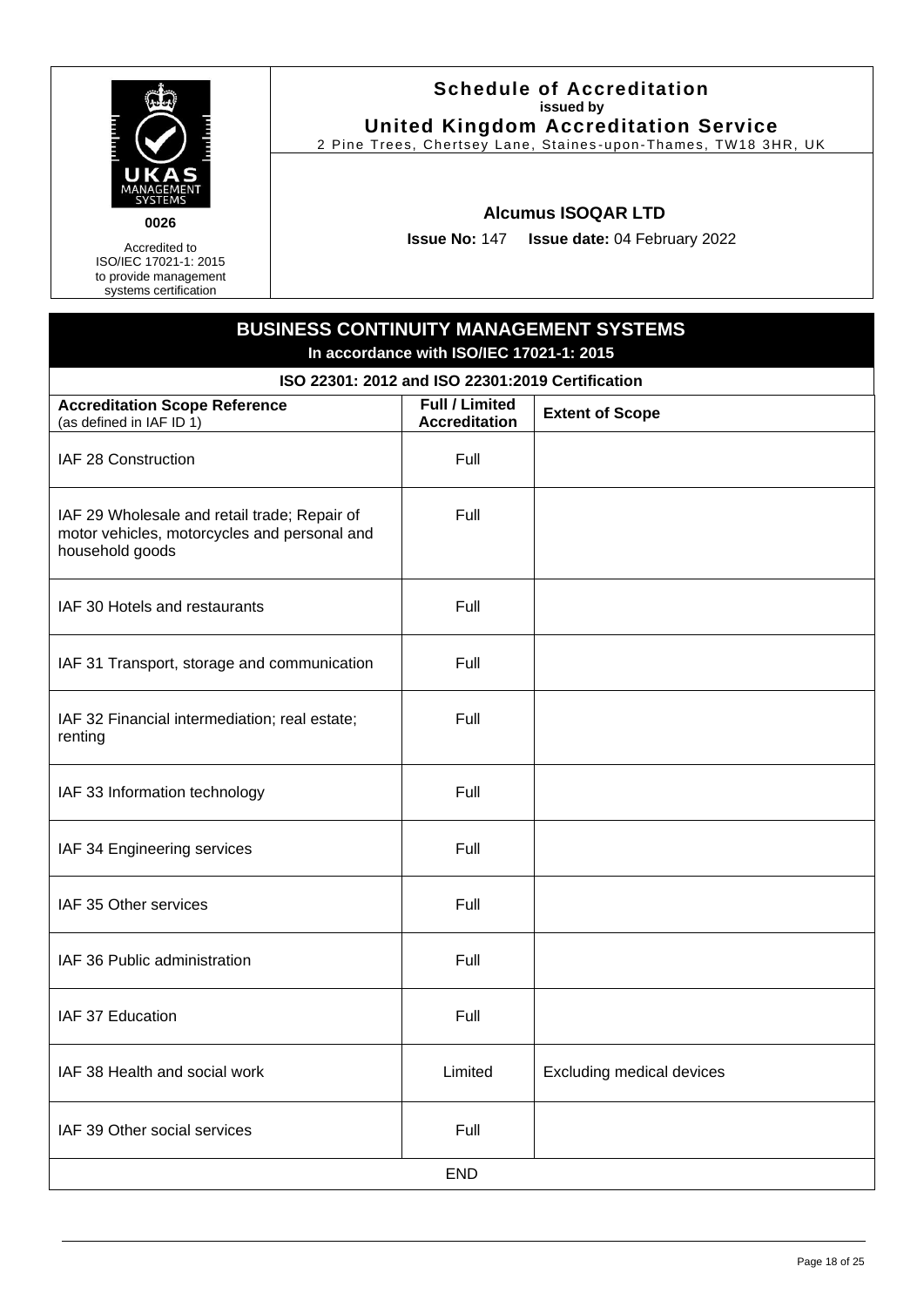

Accredited to ISO/IEC 17021-1: 2015

to provide management systems certification

### **Schedule of Accreditation issued by United Kingdom Accreditation Service**

2 Pine Trees, Chertsey Lane, Staines -upon-Thames, TW18 3HR, UK

### **Alcumus ISOQAR LTD**

**Issue No:** 147 **Issue date:** 04 February 2022

# <span id="page-18-0"></span>**INFORMATION SECURITY MANAGEMENT SYSTEMS In accordance with ISO/IEC 17021-1: 2015 and ISO/IEC 27006:2015/AMD1:2020 ISO/IEC 27001: 2013 Certification Scope Standard** Information Security Management System Certification | ISO/IEC 27001:2013 END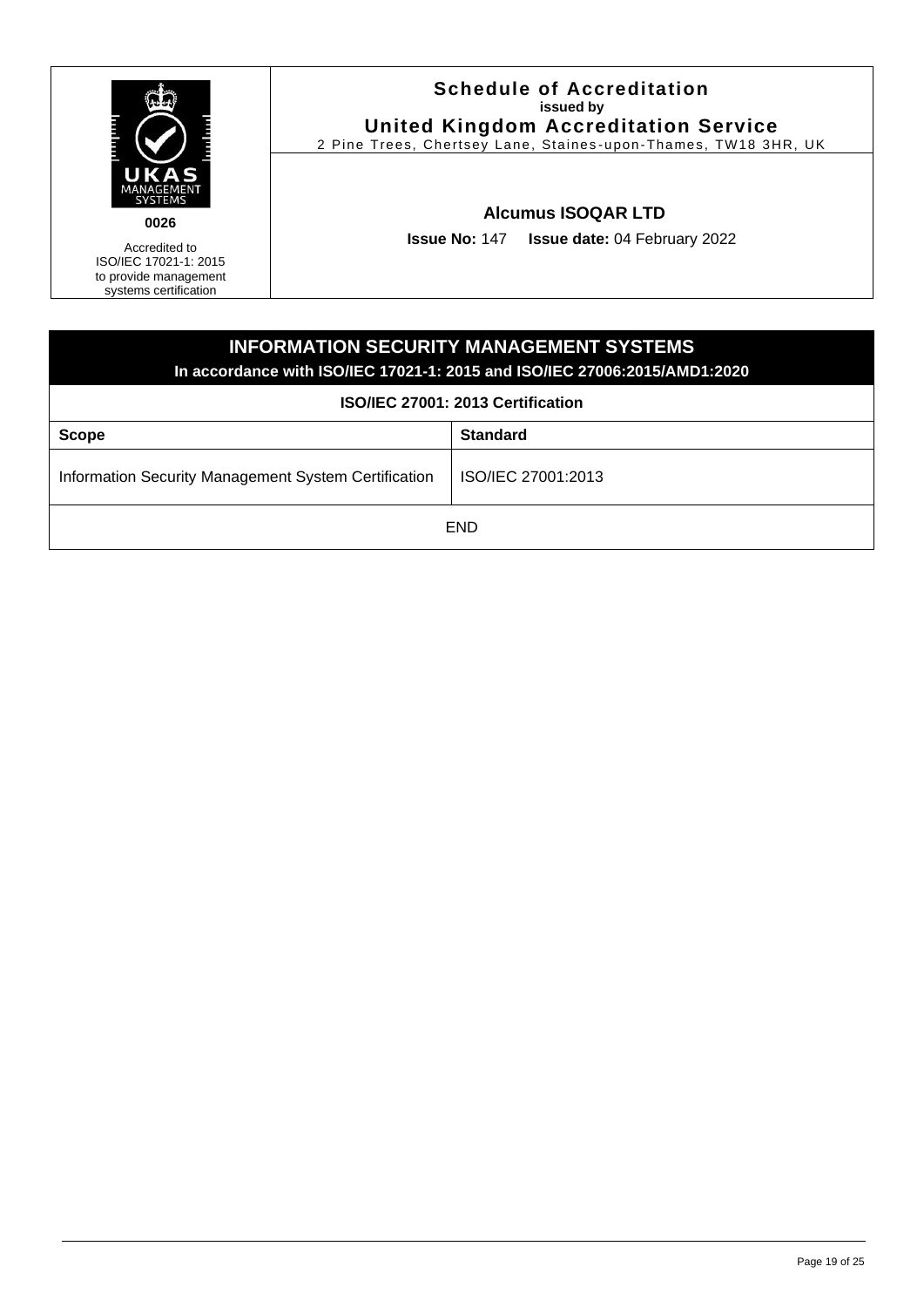

### **Schedule of Accreditation issued by United Kingdom Accreditation Service**

2 Pine Trees, Chertsey Lane, Staines -upon-Thames, TW18 3HR, UK

### **Alcumus ISOQAR LTD**

**Issue No:** 147 **Issue date:** 04 February 2022

## <span id="page-19-0"></span>**HEALTH AND SAFETY MANAGEMENT SYSTEMS In accordance with ISO/IEC 17021-1: 2015 ISO 45001: 2018 Certification Accreditation Scope Reference** (as defined in IAF ID 1) **Full / Limited Extent of Scope** IAF 1 Agriculture, forestry and fishing  $\vert$  Limited Growing of crops (non animal feed) Agricultural analytical services IAF 2 Mining and quarrying Table 10 and Cuarrying excluding, extraction of crude petroleum and natural gas, Support activities for petroleum and natural gas extraction and Mining of uranium and thorium ores. IAF 3 Food products, beverages and tobacco  $\blacksquare$  Full  $IAF 4$  Textiles and textile products  $|$  Full IAF 5 Leather and leather products Full  $IAF 6 Wood and wood products$  Full IAF 7 Pulp, paper and paper products Full IAF 8 Publishing companies Full IAF 9 Printing companies Full IAF 10 Manufacture of coke and refined petroleum products Limited | Blending of oils and greases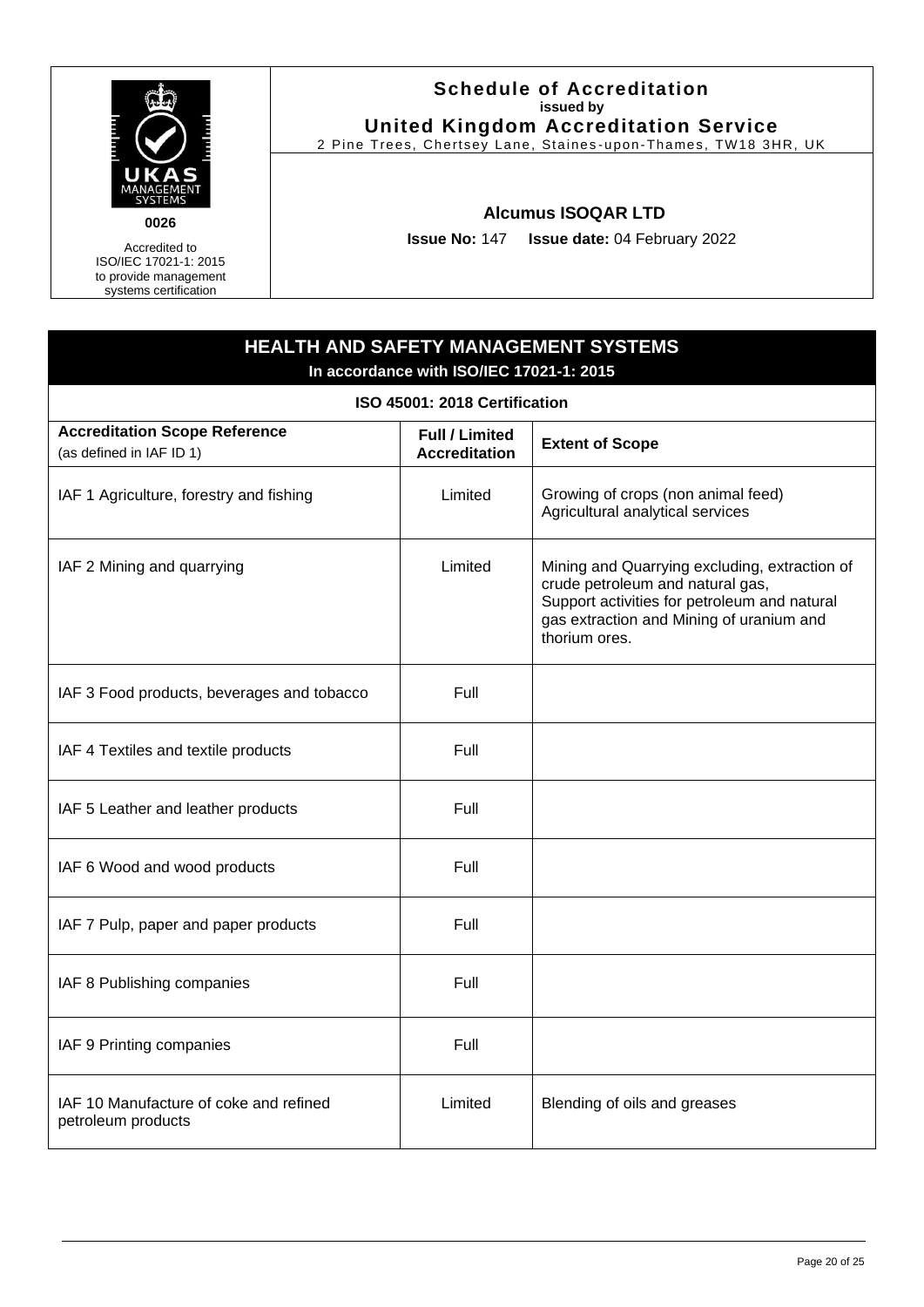

Accredited to

ISO/IEC 17021-1: 2015 to provide management systems certification

#### **Schedule of Accreditation issued by United Kingdom Accreditation Service**

2 Pine Trees, Chertsey Lane, Staines -upon-Thames, TW18 3HR, UK

### **Alcumus ISOQAR LTD**

**Issue No:** 147 **Issue date:** 04 February 2022

### **HEALTH AND SAFETY MANAGEMENT SYSTEMS In accordance with ISO/IEC 17021-1: 2015**

**ISO 45001: 2018 Certification**

| <b>Accreditation Scope Reference</b><br>(as defined in IAF ID 1) | <b>Full / Limited</b><br><b>Accreditation</b> | <b>Extent of Scope</b>                                                                     |
|------------------------------------------------------------------|-----------------------------------------------|--------------------------------------------------------------------------------------------|
| IAF 12 Chemicals, chemical products and fibres                   | Full                                          |                                                                                            |
| IAF 13 Pharmaceuticals                                           | Full                                          |                                                                                            |
| IAF 14 Rubber and plastic products                               | Full                                          |                                                                                            |
| IAF 15 Non-metallic mineral products                             | Full                                          |                                                                                            |
| IAF 16 Concrete, cement, lime, plaster etc                       | Full                                          |                                                                                            |
| IAF 17 Basic metals and fabricated metal<br>products             | Full                                          |                                                                                            |
| IAF 18 Machinery and equipment                                   | Full                                          |                                                                                            |
| IAF 19 Electrical and optical equipment                          | Limited                                       | Electrical and optical equipment excluding<br>equipment for use in hazardous environments  |
| IAF 20 Shipbuilding                                              | Limited                                       | Shipbuilding excluding warships, drilling<br>platforms and floating docks, buoys and tanks |
| IAF 22 Other transport equipment                                 | Full                                          |                                                                                            |
| IAF 23 Manufacturing not elsewhere classified                    | Full                                          |                                                                                            |
| IAF 24 Recycling                                                 | Full                                          |                                                                                            |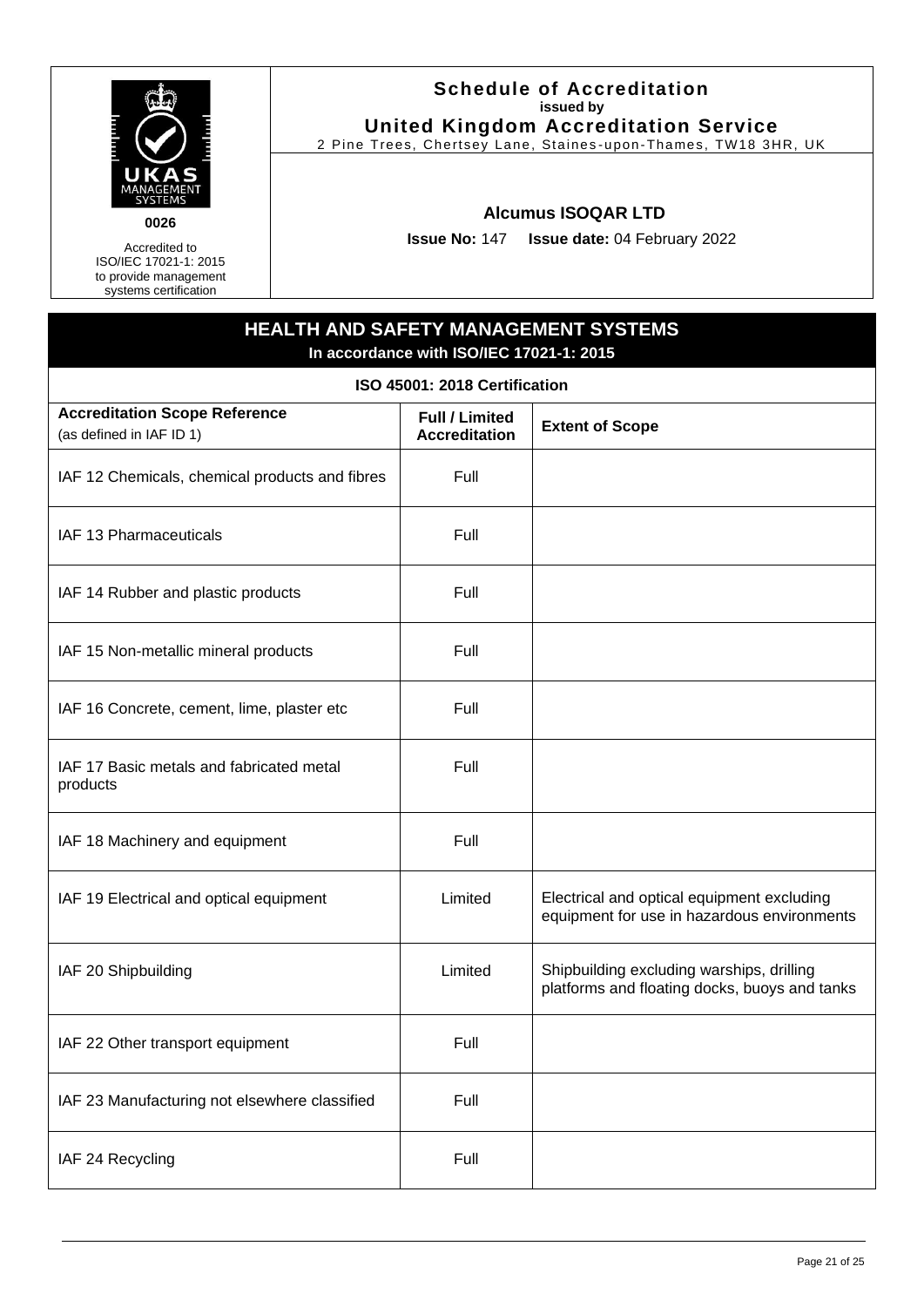

Accredited to ISO/IEC 17021-1: 2015

to provide management systems certification

### **Schedule of Accreditation issued by United Kingdom Accreditation Service**

2 Pine Trees, Chertsey Lane, Staines -upon-Thames, TW18 3HR, UK

### **Alcumus ISOQAR LTD**

**Issue No:** 147 **Issue date:** 04 February 2022

# **HEALTH AND SAFETY MANAGEMENT SYSTEMS In accordance with ISO/IEC 17021-1: 2015 ISO 45001: 2018 Certification Accreditation Scope Reference** (as defined in IAF ID 1) **Full / Limited Accreditation Extent of Scope** IAF 25 Electricity Supply Full IAF 28 Construction **Full** IAF 29 Wholesale and retail trade; Repair of motor vehicles, motorcycles and personal and household goods Full IAF 30 Hotels and restaurants Theory Contains Full IAF 31 Transport, storage and communication Full IAF 32 Financial intermediation; real estate; renting Full IAF 33 Information technology Full IAF 34 Engineering services Full Full IAF 35 Other services Full Research Assembly Research Full Research Full Research Full IAF 36 Public administration The Rull Full IAF 37 Education **Full** Full IAF 38 Health and social work **Full** Full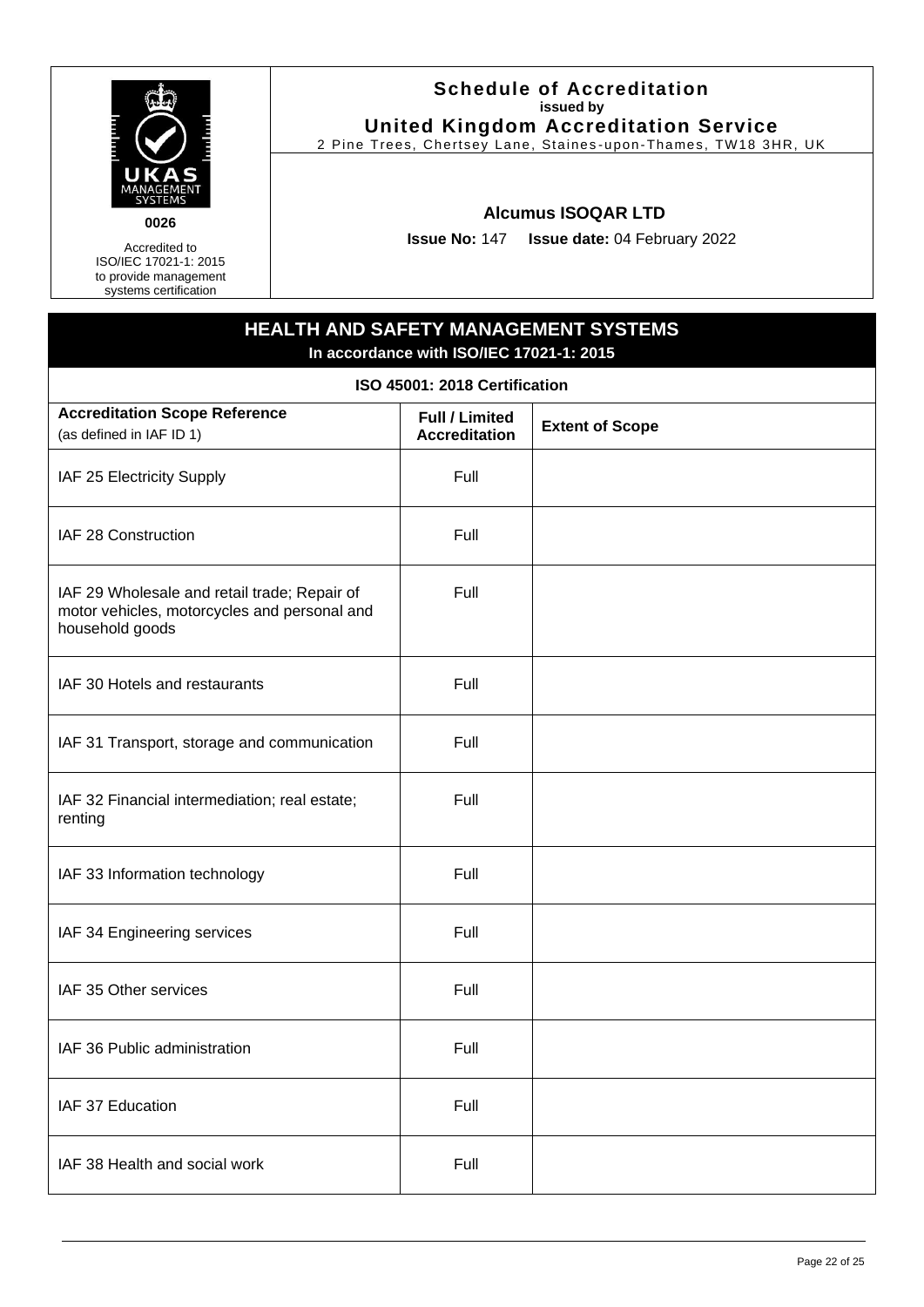| ANAGEMENT<br>SYSTEMS |  |
|----------------------|--|

Accredited to ISO/IEC 17021-1: 2015

**0026**

to provide management systems certification

### **Schedule of Accreditation issued by United Kingdom Accreditation Service**

2 Pine Trees, Chertsey Lane, Staines -upon-Thames, TW18 3HR, UK

### **Alcumus ISOQAR LTD**

**Issue No:** 147 **Issue date:** 04 February 2022

### **HEALTH AND SAFETY MANAGEMENT SYSTEMS In accordance with ISO/IEC 17021-1: 2015 ISO 45001: 2018 Certification Accreditation Scope Reference** (as defined in IAF ID 1) **Full / Limited Accreditation Extent of Scope** IAF 39 Other social services Full Full END

| <b>HEALTH AND SAFETY MANAGEMENT SYSTEMS</b><br>In accordance with ISO/IEC 17021-1: 2015                                                                        |                                            |  |  |  |
|----------------------------------------------------------------------------------------------------------------------------------------------------------------|--------------------------------------------|--|--|--|
| ISO 45001: 2018 Sector Scheme Accreditations                                                                                                                   |                                            |  |  |  |
| <b>Sector Scheme</b>                                                                                                                                           | <b>Scope</b>                               |  |  |  |
| Safety Schemes in Procurement - SSIP Rule &<br>Bylaws Issue 8.16: December 2021 for<br>organisations as defined by ISO 45001 for<br>referenced SSIP categories | <b>SSIP Approved</b>                       |  |  |  |
|                                                                                                                                                                | <b>SSIP Approved: Principal Contractor</b> |  |  |  |
|                                                                                                                                                                | <b>SSIP Approved: Contractor</b>           |  |  |  |
|                                                                                                                                                                | SSIP Approved: Principal Designer          |  |  |  |
|                                                                                                                                                                | SSIP Approved: Designer                    |  |  |  |
| <b>END</b>                                                                                                                                                     |                                            |  |  |  |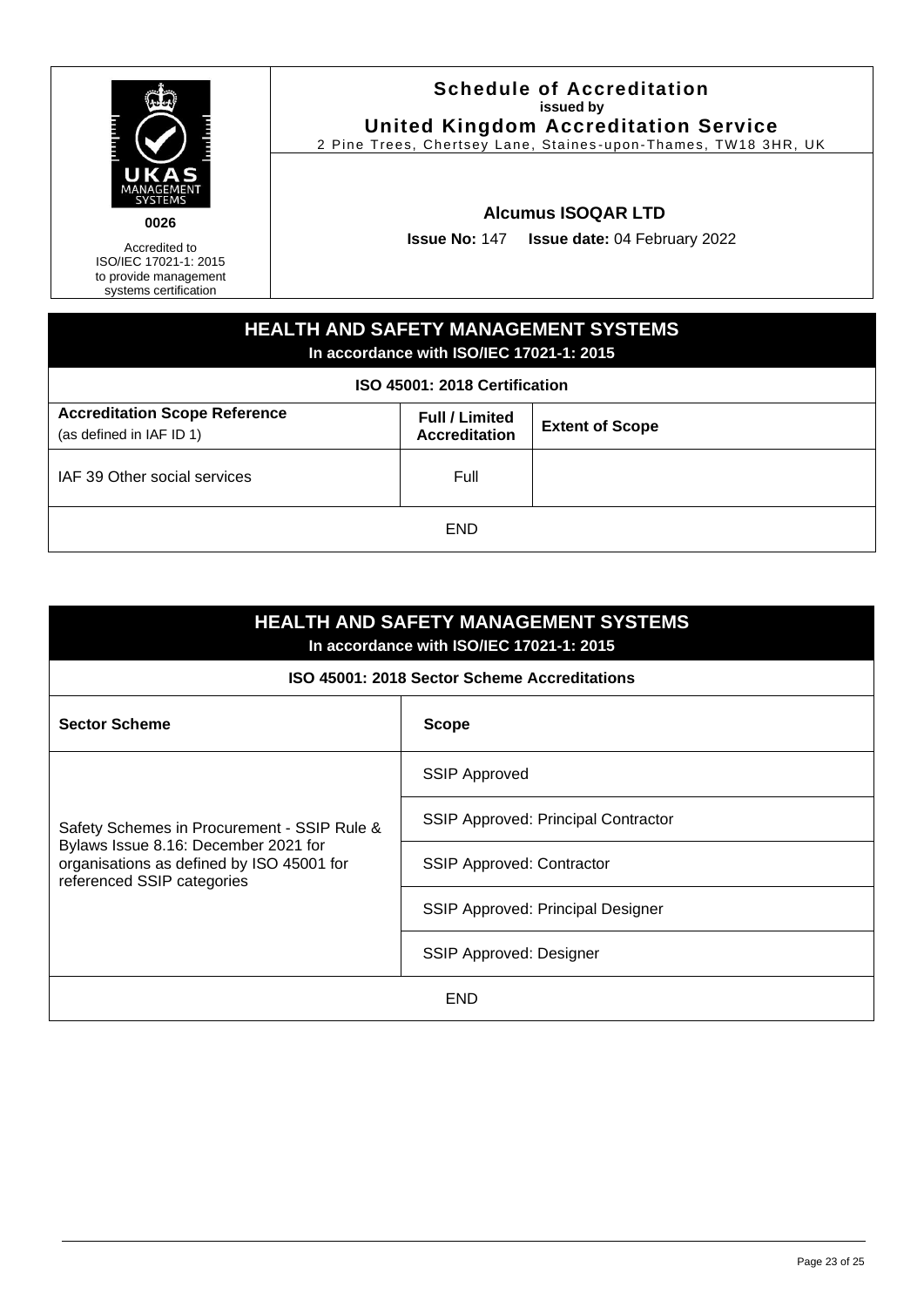

g) Agriculture Full and the Full and the Full and the Full and the Full and the Full and the Full and the Full

h) Energy Supply **Full** 

### **Schedule of Accreditation issued by United Kingdom Accreditation Service**

2 Pine Trees, Chertsey Lane, Staines -upon-Thames, TW18 3HR, UK

### **Alcumus ISOQAR LTD**

**Issue No:** 147 **Issue date:** 04 February 2022

# <span id="page-23-0"></span>**ENERGY MANAGEMENT SYSTEMS In accordance with ISO/IEC 17021-1: 2015 and ISO 50003: 2014 ISO 50001: 2018 Certification Technical Area** (as defined in ISO 50003: 2014) **Extent of Scope** a) Industry  $-$  light to medium  $\blacksquare$  Full b) Industry – heavy  $|$  Full c) Buildings Full d) Building Complexes Full e) Transport Full f) Mining Full

END